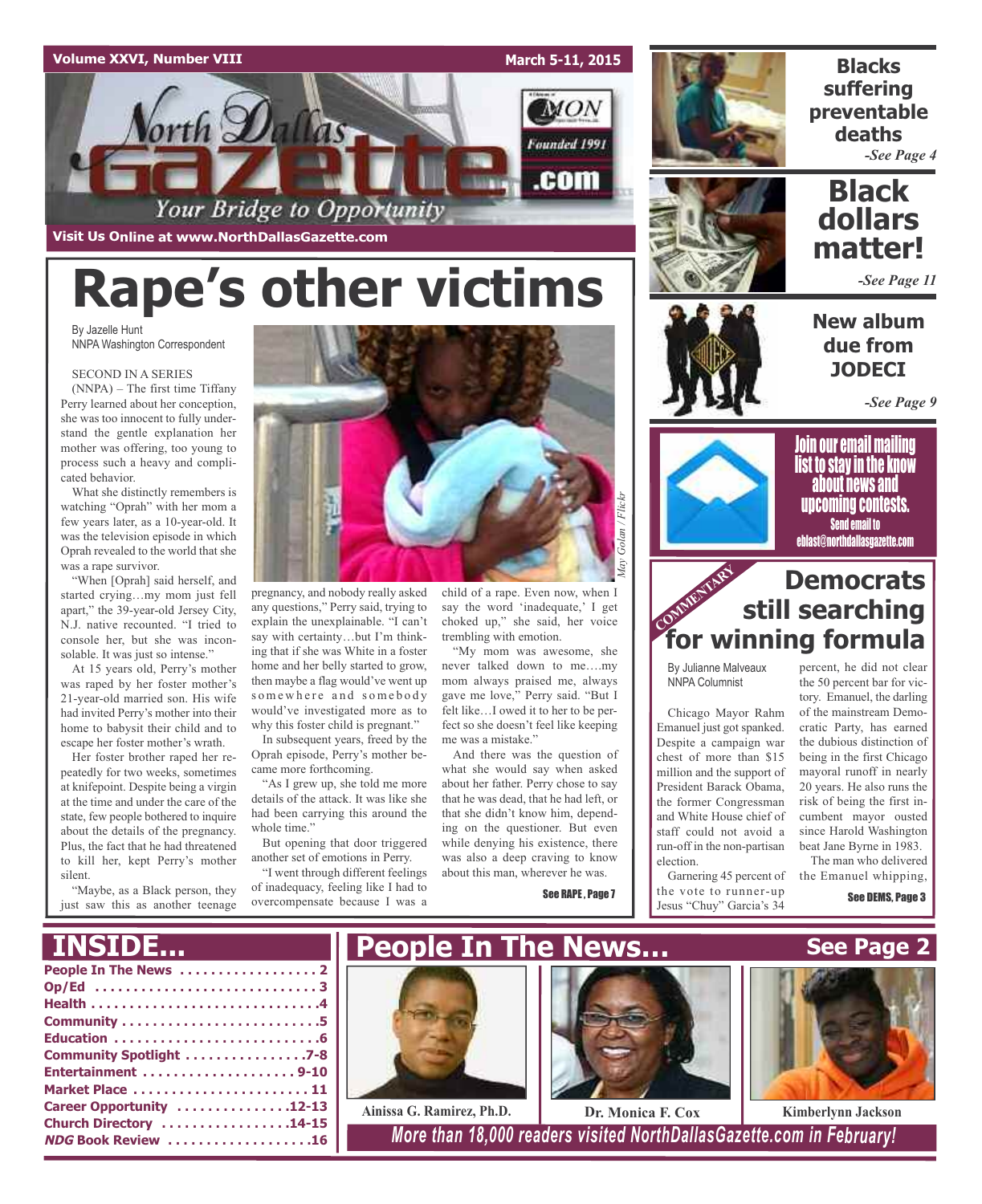#### **People in the News www.NorthDallasGazette.com**

### **Ainissa G. Ramirez, Ph.D.**

*(Editor's Note: March is National Women's History Month, throughout the month in our People in the News section, we are spotlighting Women Making History.)*

Ainissa G. Ramirez, Ph.D. is a science evangelist who is passionate about getting the general public excited about science. She coauthored (with Allen St. John) Newton's Football: The Science Behind America's Game (Random House); and, authored Save Our Science: How to Inspire a New Generation of



Scientists (TED Books). Before taking on the call

to improve the public's understanding of science, she was an Associate Professor of Mechanical Engineering & Materials Science at Yale University. Technology Re-

# **Dr. Monica F. Cox**

Dr. Monica F. Cox is a native of Newville, Alabama, and the only child of a first-grade teacher and a K-12 administrator. Dr. Cox followed her parents in a career in academics, choosing the non-traditional path of Science, Technology, Engineering, and Mathematics (STEM). She is a trailblazer in discipline that historically has not featured many females or African-Americans.

Unlike many who excel in advanced STEM careers, Dr. Cox didn't attend a



school that offered Advanced Placement STEM courses or even basic Calculus.

She was different because her parents noticed their daughter's aptitude for

#### math, and enrolled her in engineering summer programs for high school students. This was followed by community college classes at the age of 16. She graduated as valedictorian of her high school class with enough completed college credits to begin her full time college career at the legendary Spellman College (Ph.D.). Prior to being on the faculty at Yale, she was a research scientist at Bell

Dr. Ramirez received her training in materials science and engineering from Brown University (Sc.B.) and Stanford University

view, the magazine of the Massachusetts Institute of Technology (MIT), named her as one of the world's 100 Top Young Innovators for her contributions to transforming technology. She has been profiled in The New York Times, Fortune Magazine, CNN, NPR, ESPN, The Hartford Courant and numerous scientific magazines (Scientific American and Discover

Magazine).

classified as a sophomore. The young Ms. Cox studied in NASA's Women in Science and Engineering (WISE) program, ultimately earning a Bachelor's degree in mathematics and a master's in industrial engineering from the University of

**Kymberlynn Jackson**

On Feb. 21, history was being made for one North Dallas High School student.

In the shadows of the record breaking achievement, in which Kymberlynn Jackson won the first Dallas ISD UIL girls wrestling title, the daunting reality that Jackson faces daily made that moment all the more satisfying.

Unlike most of her peers, Jackson can't place her state medallion in her room or hang it on her wall with the other countless accolades she's won this year: the first Dallas ISD girls wrestling state champion is homeless. Without a place to call



home, Jackson chooses to wear the symbols of her success around her neck. It's a small reminder of where she's been and where she plans to go.

"I used to let my anger get the best of me, and I knew I needed to do better," Jackson said.

"Life for me and my family was hard, especially last year." Jackson added. "But I know being active in school is what I needed to jumpstart my thinking in a positive way." far."

The start of a new school year brought about the kind of change Jackson needed.

North Dallas High Principal Dinnah Escanilla had been eyeing Jackson since her freshmen year due to many behavior and conduct concerns, including fighting.

class.

Still, Escanilla saw past her outward displays and pulled Jackson aside earlier this fall with a proposal.

"I want you to be an ambassador in this class to use your leadership and help Laboratories, Lucent Technologies, in Murray Hill, New Jersey were she did award-winning research. She has authored more than 50 technical papers, holds six patents, and has presented her work worldwide.

She now focuses her energies on making science fun, and gave an impassioned called to action at TED on the importance of science, technology, engineering, and math (STEM) education, which generated widespread enthusiasm. At Yale, she was the director of the award-winning science lecture series for children called Science Saturdays and hosted two popular-science video series called

Alabama. From there she earned her Ph.D. in Leadership and Policy Studies from Vanderbilt University. She achieved this without acquiring a mountain of student loans, instead earning all three college degrees debt free.

Following six years as an associate professor in the School of Engineering at Purdue University in West Lafayette, Ind., in 2011 Dr. Cox became the first African-American female professor to earn tenure in the College of Engineering at Purdue. These are just a few of her achievements that led to an invitation from the White House and the Office of First Lady Michelle Obama to serve on a panel highlighting the importance of workplace flexibility for scientists and engineers.

Ramirez is the co-author of Newton's Football. Together a journalist and scientist explore the unexpected science behind America's Game, from why

Material Marvels and Sci-

As a graduate student she wrote as a science correspondent for Time magazine's Washington D.C. bureau, which ignited her passion for communicating science. Now, she speaks internationally on the importance of making science fun and has served as a science advisor to the American FilmInstitute,WGBH/NOVA, and several science muse-

ence Xplained.

ums.

Dr. Cox is not only focused on educating some of the best minds in the country at Purdue, she is helping others through STEMinent LLC and her "Prepared to Be a Pioneer" program. She also is an author, businesswoman, creator of an animated STEM YouTube series (Quirky Time), as well as in the fashion business.

woodpeckers don't get concussions to why coaches act like primates when it comes to risk. Newton's Football illuminates football—and science—through funny, insightful stories told by some of the world's sharpest minds.

Material Marvels is a collection of video podcasts covering an assortment of fascinating materials. Dr. Ramirez brings to life geeky subjects like demonstrating the heat absorption properties of the space shuttle's ceramic tiles and shape memory alloys. They are "metals with a memory" and used in space, in robots, and even in your mouth!

In 2013, she obtained a contract to write a book about the demystification of the engineering Ph.D. She is walking in her heart's desire of sharing the lessons she has learned with others. Dr. Cox has spoken to thousands of undergraduates, graduate students, and faculty who want it all - family, professional success, good health, happiness, and peace.

Dr. Moncia Cox is a Woman Making History with many more achievements and honors. Please visit PreparedToBeAPioneer.com to learn more.

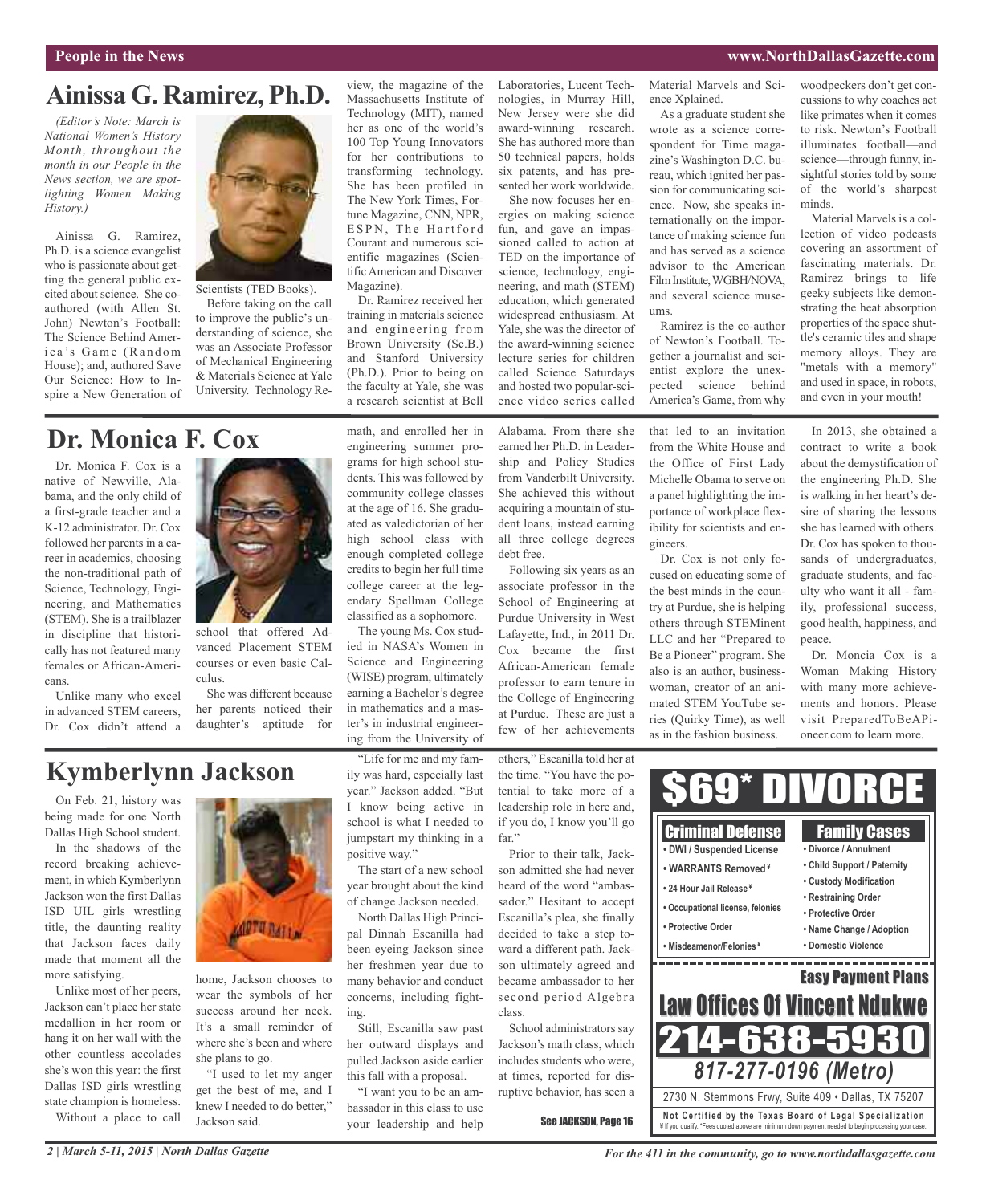

*unsolicited material and reserves the right to edit and make appropriate revisions.*

#### *"Do what you say you are going to do ... when you say you are going to do it."*

**Publisher's Office:** publisher@northdallasgazette.com

**Sales Department:** marketing@northdallasgazette.com

#### **Editorial Department:**

editor@northdallasgazette.com

#### **Online:**

www.NorthDallasGazette.com www.twitter.com/NDGEditor www.facebook.com/NorthDallasGazette www.pinterest.com/NDallasGazette

### STAFF

**Chairman Emeritus** *Jim Bochum 1933 – 2009*

**Published By** *Minority Opportunity News, Inc.*

> **Web Master** *Todd Jones*

**Special Projects Manager** *Edward Dewayne "Preacher Boy" Gibson, Jr. James C. Allen*

**Community Marketing** *Nina Garcia*

**Religious/ Marketing Editor** *Shirley Demus Tarpley*

#### **Advisory Board:**

*John Dudley Myrtle Hightower Fred Moses Annie Dickson Cecil Starks Willie Wattley Coty Rodriguez-Anderson B. J. Williams Denise Upchurch Barbara Simpkins, ADVISORY BOARD SECRETARY*

**and Entertainment** *Jessica Brewer* **Contributing Writers**

**VP of Digital Marketing**

**Editor** *Ruth Ferguson*

#### *Jackie Hardy Ivy N. McQuain Terri Schlichenmeyer Nicole Scott Tamarind Phinisee*

**Editorial Writers** *Ivy N. McQuain Ruth Ferguson Nicole Scott*

**Production** *David Wilfong*

#### **Advisory Board Committees:**

*Public Relations Planning and Implementation* Cecil Starks, CHAIRPERSON *Business Growth Referral*

John Dudley, CHAIRPERSON *Program Policy Development*

Annie Dickson, Chairper

*Quality Assurance* Myrtle Hightower, CHAIRPERSON Coty Rodriguez

*The North Dallas Gazette, formerly Minority Opportunity News, was founded in July 1991, by Mr.Jim Bochum and Mr.Thurman R. Jones. North Dallas Gazette is a wholly owned subsidairy of Minority Opportunity News, Inc.*

# **The GOP's 'acting the fool' dynamic**

By Lee A. Daniels NNPA Columnist

Among the formal definitions for "acting the fool" are: one who is deficient in judgment, sense or understanding.

Perhaps the dictionaries should add a new one: today's Republican Party

February was a great month for those who think the GOP has become a dustbin of ideological extremists with no commitment to actually getting things done in Washington, elected officials easily led into ethically questionable dealings, and office-holding crackpots

# **DEMS,** continued from Page <sup>1</sup>

Chuy Garcia is a county commissioner and former alderman. His base is the poorer neighborhoods of Chicago, the Latino community, and the teachers' union. He pounded on the theme of income inequality and exploited the widespread perception that Emanuel is arrogant and removed from poor people. Indeed, most of Rahm Emanuel's support came from wealthy White voters who helped raise his large campaign fund. Garcia didn't have a fraction of Emanuel's money, but he had a large cadre of volunteers to help deliver his votes.

There were three other candidates in the race, and their combined 20 percent of the vote will likely determine the outcome of the April 7 election. Just a day after the election, both Emanuel and Garcia were courting their competitors, seeking their endorsements. So far, those opponents have been noncommittal.

Emanuel's loss is a major setback to the Democratic establishment. Voters are tired of income inequality being acknowledged, with nothing being done about it. Their only recourse is the vote, and on February 24 in Chicago, they used it. According to the Chicago

with bizarre beliefs about some of the most important issues of the day

For example, in the Congress the GOP leadership has been frantically trying to tamp down House conservatives' threat to force a shutdown of the Department of Homeland Security over President Obama's executive order on immigration. At the 11th hour, they kicked the can down the road by providing only a week of additional funding.

On the crime front, Maureen McDonnell, Virginia's former First Lady, drew a lenient sentence of a year and a day in prison for her

Tribune, Emanuel rode to victory on the coats of Blacks four years ago with 58 percent of the votes in the six wars that are more than 90 percent Black. This time, he won 42 to 45 percent of those same wards. Blacks may determine the victor of the April 7 election.

Another possible Democratic setback is looming as Senator Elizabeth Warren (D-Mass.) weighs the possibility of challenging former Secretary of State Hilary Rodham Clinton.

Warren has been portrayed as a champion of the people, especially where consumer protection and financial matters are concerned. She has raised her voice against financial skullduggery by banking institutions, been a critic of attempts to weaken the Dodd Frank bill, and a defender of consumer rights.

The architect of the Consumer Financial Protection Bureau (CFPB), Warren has been the darling of the left, and has enhanced that status with her travel to many progressive gatherings. While she has demurred when asked if she will run for president, her replies, if somewhat definite, also seem coy. Additionally, there have been efforts to draft her into running, with

participation in the tawdry petty corruption scheme that also led to the conviction last year of her husband, former Virginia Gov. Robert McDonnell. Once considered a prime contender for the 2016 GOP presidential nomination, McDonnell himself had been sentenced in January to two years in prison. For comic relief, there

was the Idaho Republican state representative who, seemingly confused about the female anatomy, asked a doctor during a legislative hearing whether women could swallow small cameras to help doctors do re-

online petitions and other efforts.

While Warren seems to have little baggage, Hilary Rodham Clinton seems less than invincible. Questions have been raised about the Clinton Foundation and the sources of its money, especially when this money has come from foreign governments that have mixed relationships with the United States.

Other questions have been raised about the high six-figure speeches Clinton gives and the audiences she gives them to. Certainly, she is entitled to earn what the market will bear, but some say those who foot the bill are the very Wall Street scions that Elizabeth Warren rails against.

Could Elizabeth Warren seriously challenge Clinton? Is there a chance that she could win the Democratic nomination? If she chooses to enter the presidential race in the next several months, she will be entering the race at about the time Barack Obama did eight years ago. Like Obama, she has penned an autographical book that explains the origins of her populist views. And like Obama, she has the chance of "catching on" with voters.

After Clinton, the only competition Warren is mote gynecological exams. Even more hilarious was Nevada Republican legislator Michele Fiore expressing her belief that cancer is "a fungus" that can be cured by "flushing, let's say, saltwater, sodium carbonate" through the body.

While that comment immediately raced around the Internet, too, many news media felt compelled to note, as the Washington Post did: "Cancer is not a fungus. It is the uncontrolled division of abnormal human cells within the body. Saltwater cannot cure cancer."

#### See GOP Page 5

likely to have for the Democratic nomination is Vice President Joe Biden. But Biden, at 73, may be considered too old to be considered a viable choice for president. Biden also has a history of both oral and behavioral gaffes, most recently offering a rather intimate whisper into the ear of Defense Secretary Ashton Carter's wife Stephanie at Carter's swearing in.

Whether she enters the race or not, Warren's very presence pushes Clinton to the left on populist economic issues. And if Warren enters the race and pulls three or four states, and about 20 percent of the popular vote, she offers Clinton a serious challenge. If these "draft Warren" petitions catch on and hundreds of thousands of signatures are gathered, that too, presents a challenge to Hilary Clinton.

Voters are looking for alternatives and Democrats aren't providing them. Instead, they are offering a party line that inhibits discussion of issues and hews to the inevitability of party favorites. Rahm Emanuel's defeat and the Warren challenge to Hilary Clinton suggest that the party line is unsatisfactory.

*Julianne Malveaux is a Washington, D.C.-based economist and writer.*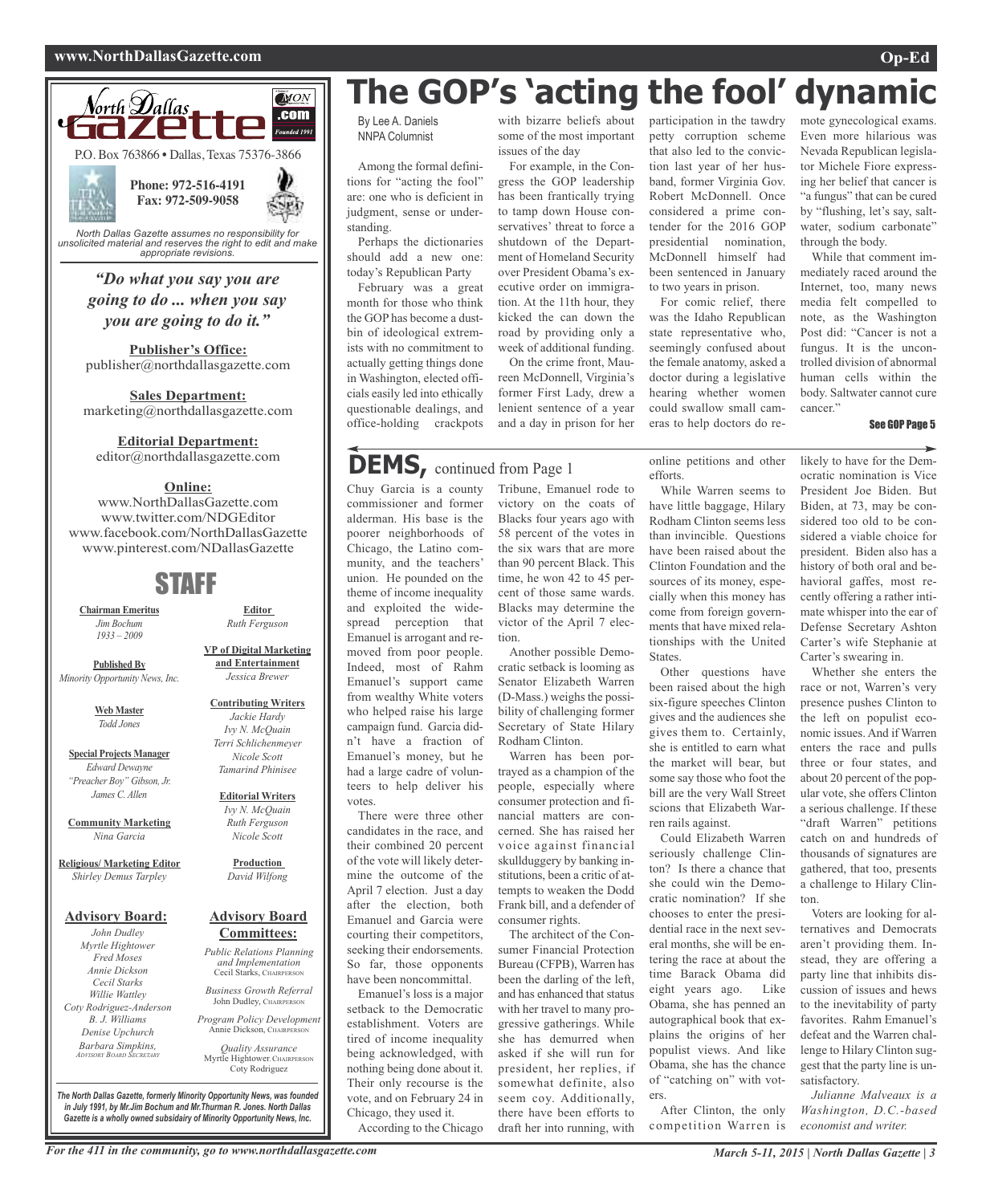# **Blacks dying for lack of black help**

By Elaina Johnson Special to the NNPA from the Howard University News Service

Bi'ja Thatch sat nervously beside her mother when her doctor entered through the doors of her hospital room a little over a year ago bearing troubling news. Thatch was diagnosed with a rare, cancerlike disease that causes cells to destroy and damage each other.

Thatch's only chance of survival was a bone marrow transplant.Article23 Donor 2abc

Thatch was lucky. It took her a year find a donor, but she did find one. Every day, however, 20 people in need of transplants die waiting for organs. Ten of them, like Thatch, are African-American. In fact, 35 percent of people on the national waiting list for major organs are African-Americans.

Thatch, 21, successfully underwent the transplant last July and is in recovery.

"I am so grateful for this transplant because I know many people are not as fortunate as me to make it off the waiting list," Thatch said. "Transplants are extremely helpful to those fighting fatal diseases."

Despite theAfrican-American community's high need for major organs, statistics



*Bi'ja Thatch (photo courtesy of NNPZ)*

show they are the lowest ethnic group of registered donors. Blacks comprise only 14 percent of organ donors.

Consequently, African-Americans are in desperate need of kidneys for diseases such as hypertension and diabetes, more than any other ethnic group. They also need bone marrow and tissue transplants.

There are numerous accounts of African-Americans, some famous and some not so famous, dying for lack of donors.

Grammy Award-winning rapper Nelly's sister, Jacqueline Donahue, died young despite her family's four-year attempt to find a bone marrow to help cure her of leukemia.

Shannon Taverez an 11 year-old actress who played Nala on Broadway in the "The Lion King," died six months after being diagnosed with leukemia when her mother was unable to find a bone marrow donor.

Dr. Clive Callender, senior transplant surgeon at Howard University Hospital, has seen and heard the stories. In response, Callendar, who performed the first kidney transplants at Howard University and one of the city's first liver transplants, founded the National Minority Organ Tissue Transplant Education Program, in order to increase the number of blacks who agree to be donors.

Using a \$1.2 million study, Callendar discovered there were five reasons African Americans shied away from organ donation lack of knowledge of organ

# **INJURED IN AN ACCIDEN**

Let Us Get You The Help & Money You Deserve

Auto Accidents 18 Wheeler Wrecks Slip & Fall

# (214) 749-0040

We Also Handle Criminal Defense & Wills and Probate

Gino Smith & Associates (214) 749-0040



Free Paisonal Injury Consultation:

donation, their religious beliefs, their fear of being used as a "guinea pig," a fear of being prematurely killed for organs and a mistrust of the medical system.

By working to dispel those myths and misconceptions, Callendar's organization saw the number of African American donors in the District of Columbia increase by 125 percent over the past 20 years.

"Many said that minorities would not donate," Callendar said, "but we have demonstrated that minorities will become apart of the

solution to this problem." Though progress has been made, Callender says there is still a great need for more African-American organ donors.

Delise Hampton, 21, made a decision to become an organ donor two years ago when she became aware of the African-American community's needs.

"When I pass away, my organs will be of no use to me," Hampton said. "It is very fulfilling to know that I will really save someone's life"

The Washington Re-

gional Transplant Community (WRTC), organ procurement organization, is dedicated to making sure this goal is achieved. This organization facilitates relationship between donors, donor families, transplant teams and waiting list patients.

It also provides professional education programs to encourage healthcare professions to get involved in the donation process. They host public education programs designed to promote donor registration and





4 | March 5-11, 2015 | North Dallas Gazette com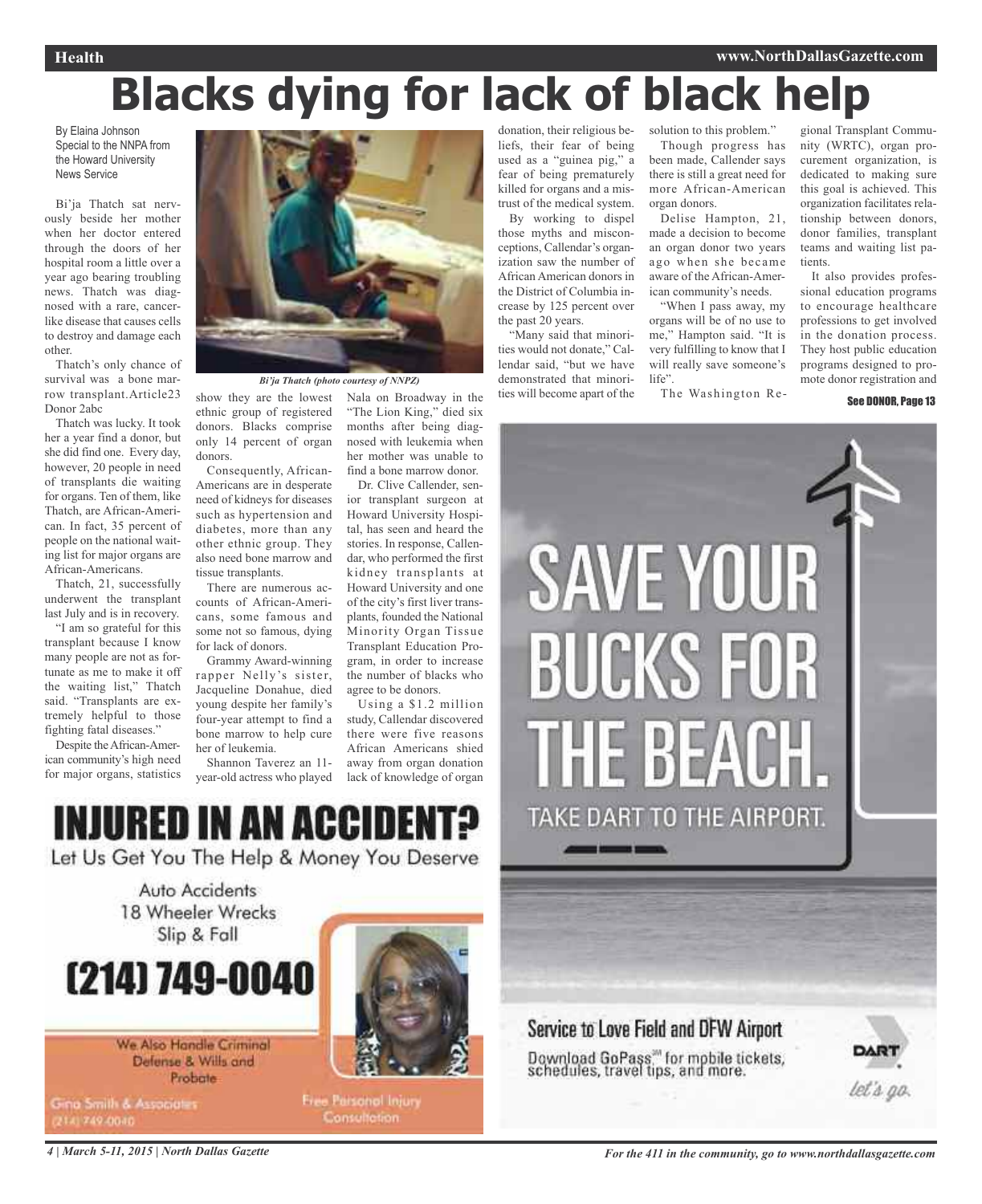



unbelievable ROAD TRIP

# BEST FRIENDS.

 $=$  FIND YOUR STORY. FIND YOUR NUMBERS,



-TEXAS LOTTERY

SUPPORTING TEXAS EDUCATION AND VETERANS.

PLAY RESPONDERLY. For detailed goine odds area internation wait tuloders) argue on 3 (-000-371.07TM, Wastley, 15 or o der fit paramase a dated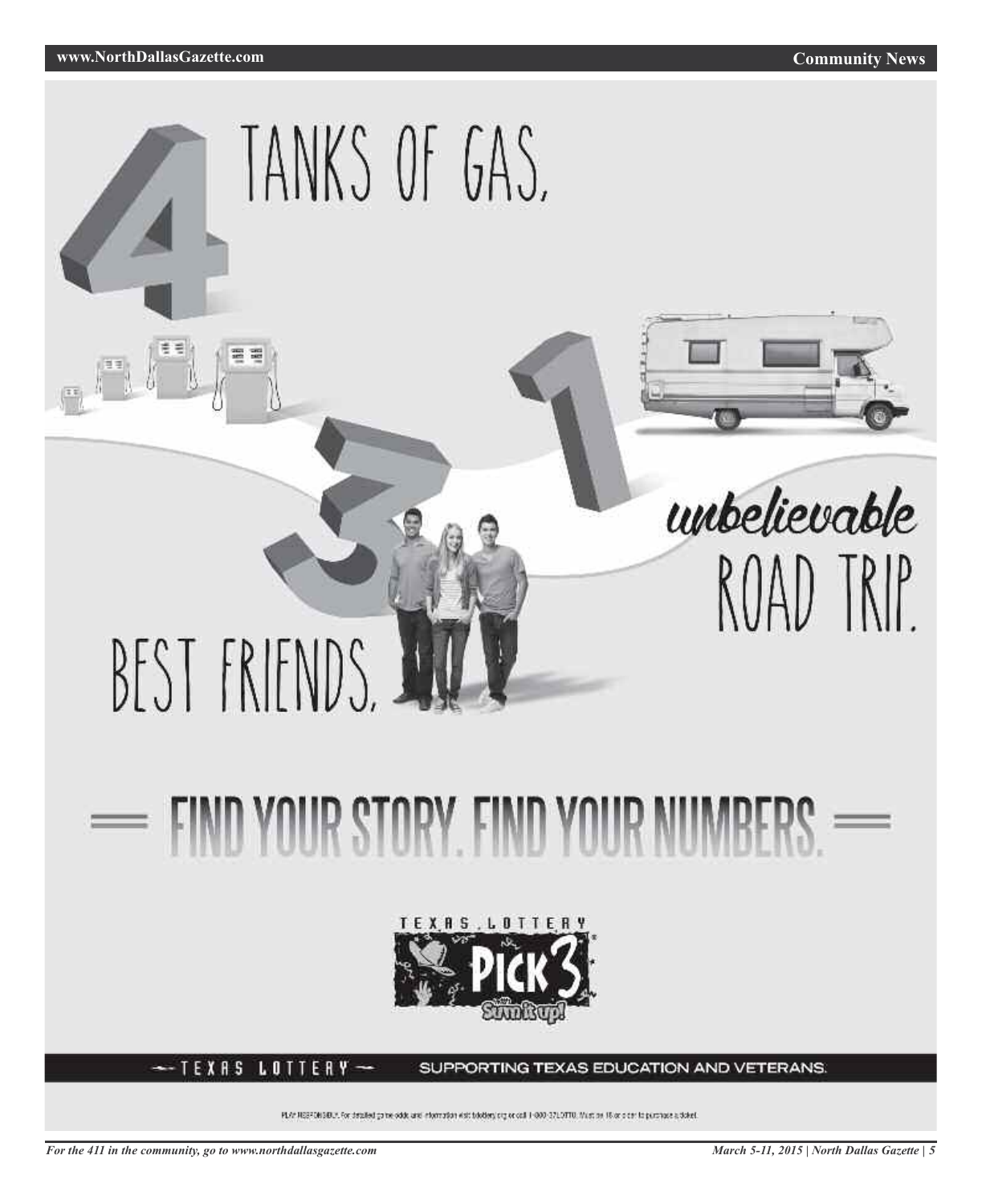# **Northwood University receives ACBSP accreditation for business programs**

MIDLAND, MICHI-GAN – The Accreditation Council for Business Schools and Programs (ACBSP) Baccalaureate- /Graduate Degree Board of Commissioners has awarded Northwood University in Midland, Michigan, accreditation of its business programs. The ACBSP accreditation also applies to Northwood University business programs in Cedar Hill, TX and West Palm Beach, FL.

Established in 1988, ACBSP is the only organization offering specialized business accreditation for all degree levels, from associate to baccalaureate to doctoral degree programs. ACBSP accreditation certifies that the teaching and learning processes within both the undergraduate and graduate business degree programs offered at Northwood University meet the rigorous educational standards established byACBSP.

the Baldrige National Quality Award, ACBSP accreditation evaluates aspects of the institutional leadership, strategic planning processes, relationships with the community, quality of academic programs, faculty credentials and services, and educational support to determine whether the institution offers a rigorous educational experience and demonstrates continuous quality improvement.

"Northwood University has shown their commitment to teaching excellence and to the process of quality improvement by participating in the accreditation process," said ACBSPChiefAccreditation Officer Dr. Steve Parscale, who will present the Certificate of Initial Accreditation at ACBSP Conference 2015 in Philadelphia, Pennsylvania, USA, June 14. "This accreditation is

Based on the criteria of evidence that Northwood is committed to providing the highest quality business education for their students<sup>"</sup>

> "As a university focused exclusively on business education, achieving this business specialty accreditation is strategically important and is a key goal of the current Northwood University Strategic Plan," notes Kristin Stehouwer, Executive Vice President, Chief Operating Officer and Chief Academic Officer at Northwood University. "As with our regional accreditation through the Academic Quality Improvement Program (AQIP) of the Higher Learning Commission, we see ACBSP accreditation as part of our quality journey."

Stehouwer says the processleading to this prestigious accreditation helped the university to systematically benchmark

its performance and continue its drive toward global excellence as a premier business university based on the free-enterprise model.

"The ACBSP accreditation process allowed us to gather evidence of the many improvements we have made across the university over a period of several years," Stehouwer says. "We truly appreciate and are grateful to the numerous faculty and staff who have contributed to this success. The entire process prompted us to have higher expectations of ourselves and ever-escalating expectations of being the best we can be as we work to develop the future leaders of a global, free-enterprise society."

For more information on Northwood University, visit www.northwood.edu, or call 800.622.9000.

### **Women in Technology Scholarship accepting applications until March 9**

Attention all collegebound women! If you're pursuing a career in computer science, information technology, management information systems, computer engineering, or another related field, Visionary Integration Professionals (VIP) would like to invite you to apply for our annual Women in Technology Scholarship (WITS) program.

Now in its eighth year, the program has awarded nearly \$100,000 in aid to more than 60 women across the country. WITS offers support for women who are attending or planning to attend a two- or four-year college within the United States for the upcoming school year. VIP awards multiple scholarships of up to \$2,500 per recipient. Candidates are evaluated based on the following criteria:

• Academic performance • Community involvement • Extracurricular activities



- Leadership qualities
- Career path
- Essay response

An educated workforce is essential to the economic development and growth of our nation. VIP is committed to not only improving educational opportunities for young women, but to investing in the future of the IT industry.

We encourage qualified women to apply by downloading the application here. Submissions are due by March 9, 2015.

For more information on WITS 2015, please contact WITS@trustvip.com.

# **Cedar Valley College Sustainability Conference Set for March 20 with Trammell S. Crow as Keynote Speaker**

LANCASTER – Cedar Valley College in Lancaster is set to host its second annual Sustainability Conference on Friday, March 20. The theme of the free conference – "H3: The Responsible Pathway" – reflects the belief that for any sustainability effort to be truly

successful, people must commit to it wholly with their head, heart and hands. This year's keynote

luncheon speaker is Tram-

mell S. Crow. Crow is the president of the Crow Family Foundation and founder of Earth Day Dallas (now Earth Day

Texas). Mr. Crow is expected to talk about Earth Day Texas 2015 and how it is changing the national perception of our state and its journey to sustainability.

"Since Cedar Valley College is in southern Dallas County with plenty of underdeveloped land, we are sure Mr. Crow will have an uplifting message for businesses and community members that can be very important for the future of this area," said Dr. Maria Boccalandro, who is the college's sustainability director and conference coordinator.

The opening speaker is Dr. Elaine Ingham, a soil biology researcher and founder of Soil Foodweb Inc., and a known leader in soil microbiology and research of the soil food web.

Dr. Ingham also will be the main presenter for the



For more information, visit www.carboneconomyseries.com.



# **Collin College announces sole finalist for presidency**

Last week the Collin College Board of Trustees announced that Dr. Neil Matkin is the sole finalist for the college's district presidency.

Dr. Matkin is the executive vice president of the Louisiana Community and Technical College System and has impressive credentials as well as extensive experience in higher education leadership.

Collin College conducted a nationwide search to replace long-time District President Cary A. Israel following notice of his resignation. Forty individuals applied, the board narrowed the field to seven for interviews in January, and two finalists were invited back in February for final interviews and campus meetings.

The board's selection of

the third district president is expected to become official in March following a waiting period required by state law.

Prior to his current position, Dr. Matkin served as president of the Central Campus of San Jacinto College and served in a variety of administrative and staff roles with the Virginia Community College System, the Illinois Board of

Higher Education and Ambassador University. He holds both an Associate of Arts and Bachelor of Arts degree from Ambassador College as well as a Master of Science degree from Golden Gate University, a Master of Business Administration degree from the University of Dallas and a Doctorate of Education from Texas A&M University-Commerce.

*6 | March 5-11, 2015 | North Dallas Gazette*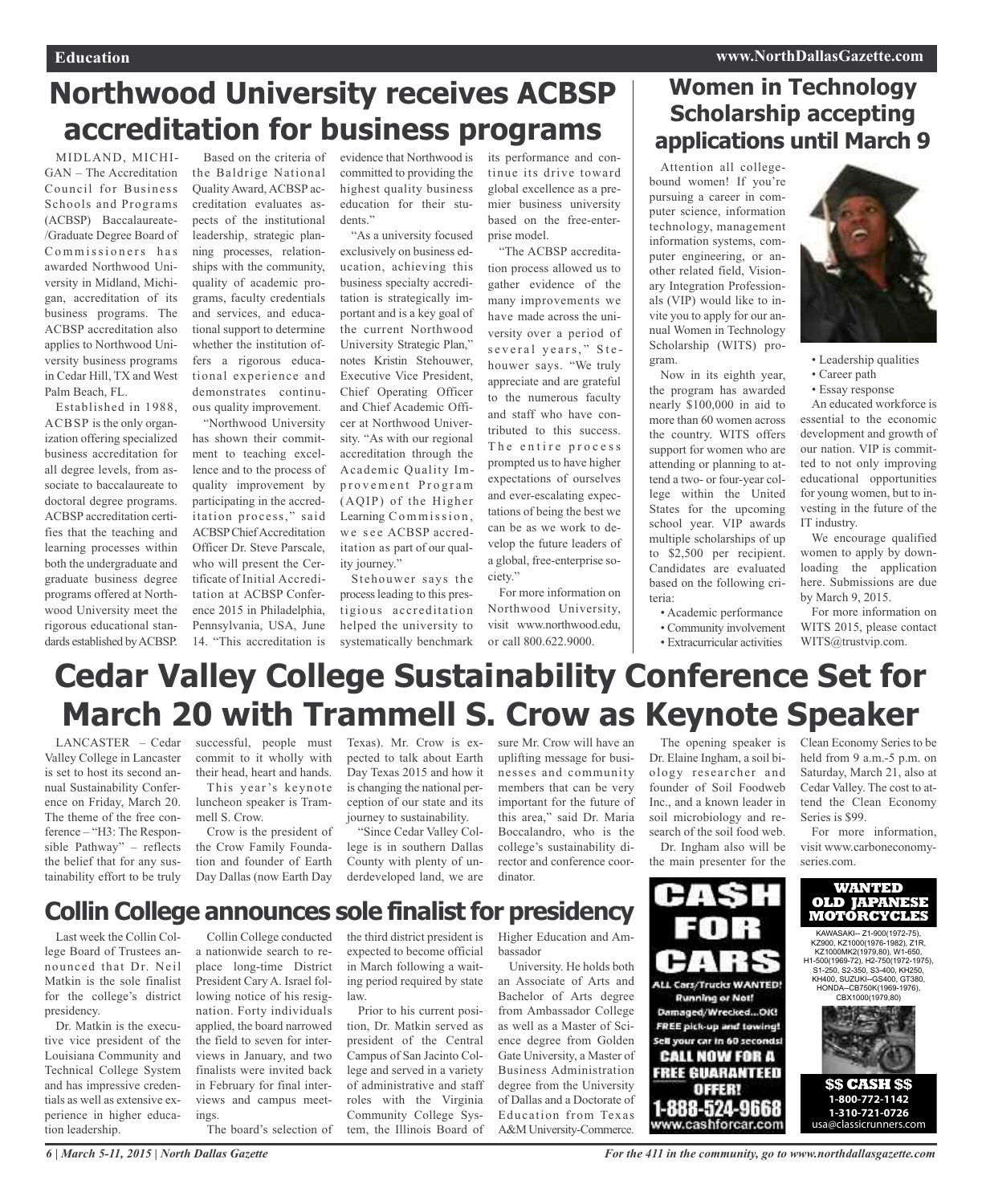#### **www.NorthDallasGazette.com Community** Spotlight

# **S.M.Wright Foundation offering computer and financial skills training**

support

friends coach them on how to best support the survivor in their life. Although crisis centers and hotlines are equipped to aid and counsel family and friends of survivors, few resources address the challenges these

haviors in the sports arena as well as provide academic

**Scholarship Fund** • Financial advisors from major financial institutions will conduct seminars for adults to become fiscally re-

The book, I Will Survive: The African American Guide to Healing from Sexual Assault and Abuse, cites a study that draws parallels between the emotions of boyfriends and husbands of women who have been sexually assaulted, and the wives and girlfriends of war

relatives face.

veterans.

The South Dallas Education and Financial Empowerment Center is offering training for students of all ages and adults. Academic tutoring, adult computer training and adult financial empowerment training will all be part of the services provided by the Center.

The Education division of

**Wanted to know her RAPE,** continued from Page <sup>1</sup>

#### **roots** More than anything else,

she did not want her mother to feel badly.

"I didn't rape her, but when I was younger, I used to feel like it was my fault," she recalled. "The dreams that she probably could have fulfilled – if she had stayed that innocent virgin who wanted to be a lawyer – she wasn't going to be able to fulfill those because I was here."

Instead of pursuing her dreams, Perry's mother had to shift her focus, looking after the needs of an infant rather than look forward to a career as an attorney.

"Sometimes she was a little more paranoid than I would think is regular," Perry said. "When I was growing up my mom was so strict, or smothering, when it came down to me, particularly."

Once, her mother sent her to the corner store for a few items. There, she ran into a family friend, an older man. He offered to buy her something – she chose cookies – and they parted ways.

She thought nothing of it – until her mother went into a rage.

"She flew off the handle. She beat me with an extension cord. And she told me, 'Don't ever accept anything from a man, they can't be trusted, you don't know their intentions.' I'm six. I don't have a clue what she is talking about.

"She cried. When I got older and reminded her about the incident, she explained to me that she didn't trust anybody, she didn't

trust any man. And she wanted me to be extra careful. She wanted to put that fear in me."

The program will in-

the S.M.Wright Foundation will address and support members of the South Dallas communities by providing: Academic and scholarship assistance, post-secondary preparation, and an athletic character building

program.

clude:

It instilled both fear and confusion, blurring the lines of what was acceptable with the boys and men in her world.

#### **Unresolved trauma**

Philadelphia-based author, activist, and scholar Ewuare Osayande wasn't born of this violence, but also grew up in its shadow.

His mother spent her childhood at the mercy of a sexually abusive stepfather. The oldest of eight children, she was the only one who was not his blood-relative. The abuse was the family's open secret. She grew up to date, marry, and divorce abusive men.

Justice Department data show that Black women are more likely than their White counterparts to be assaulted, sexually and otherwise by strangers and by family members.

"It was never the case where my mother cowered in the face of her abuse. She didn't hold her tongue, she always spoke her mind," Osayande said.

Today, Osayande is the creator of Project ONUS: Redefining Black Manhood, a series of anti-sexist workshops for Black men. It took time and life experiences before he was able to connect the dots and realize how his mother's abuse – some he had witnessed, some he had not – had affected his own development.

"That processing has been life-long," he ex-

• Tutoring support provided Monday and Wednesday evenings

• Tutoring and support for post-secondary entrance exams/requirements provided

• College tours/ college fairs arranged with support provided for students to attend

plained. "I'm a divorcée. In that relationship, I found myself becoming like the men I swore for years I would never be. It never got to the point where I became physically abusive, but certainly emotionally abusive."

As the son of a rape and abuse survivor, and as a formerly abusive person, he also realized he had to address his own internal conflicts and beliefs.

#### **Secondary survivors need help**

In the sea of services for survivors, most resources geared toward family and



• Athletic Character Academy will address the plague of unacceptable besponsible and financially solvent

• Adult computer classes will be provided for Microsoft certification

#### **Program Requirements and Qualifications:**

To qualify for Foundation services, a family must complete an application and show proof of income and

Tiffany Perry's breaking point came about 20 years ago. A probation officer contacted her out of the blue, looking for her father. He had given her name and birthdate as his next-of-kin. She learned that not only did he know about her, but he knew where she lived. To this day, the two live less than an hour apart. She has never contacted him, but has learned a bit about his life via a cousin and aunt on Facebook.

Perry's mother remains her primary source of support.

"When I went to go look

residency, provide a valid social security card and birth certificate for each family member, and meet Texas Commodity Assistance Program (TEXCAP) income requirements. Parents/caregivers must register their child/children for

#### See TRAINING, Page 13

for support groups for children of rape victims or children conceived out of rape, they're pretty much nonexistent," Perry says. "[Rape] is so common we don't even cringe when we hear about it. Rape is inhumane, and people are not treating it like it's inhumane. They just treat it like 'Well, it happens."

*NEXT INSTALLMENT: Should we have faith in the faith community?*

*(The project was made possible by a grant from the National Health Journalism.)*

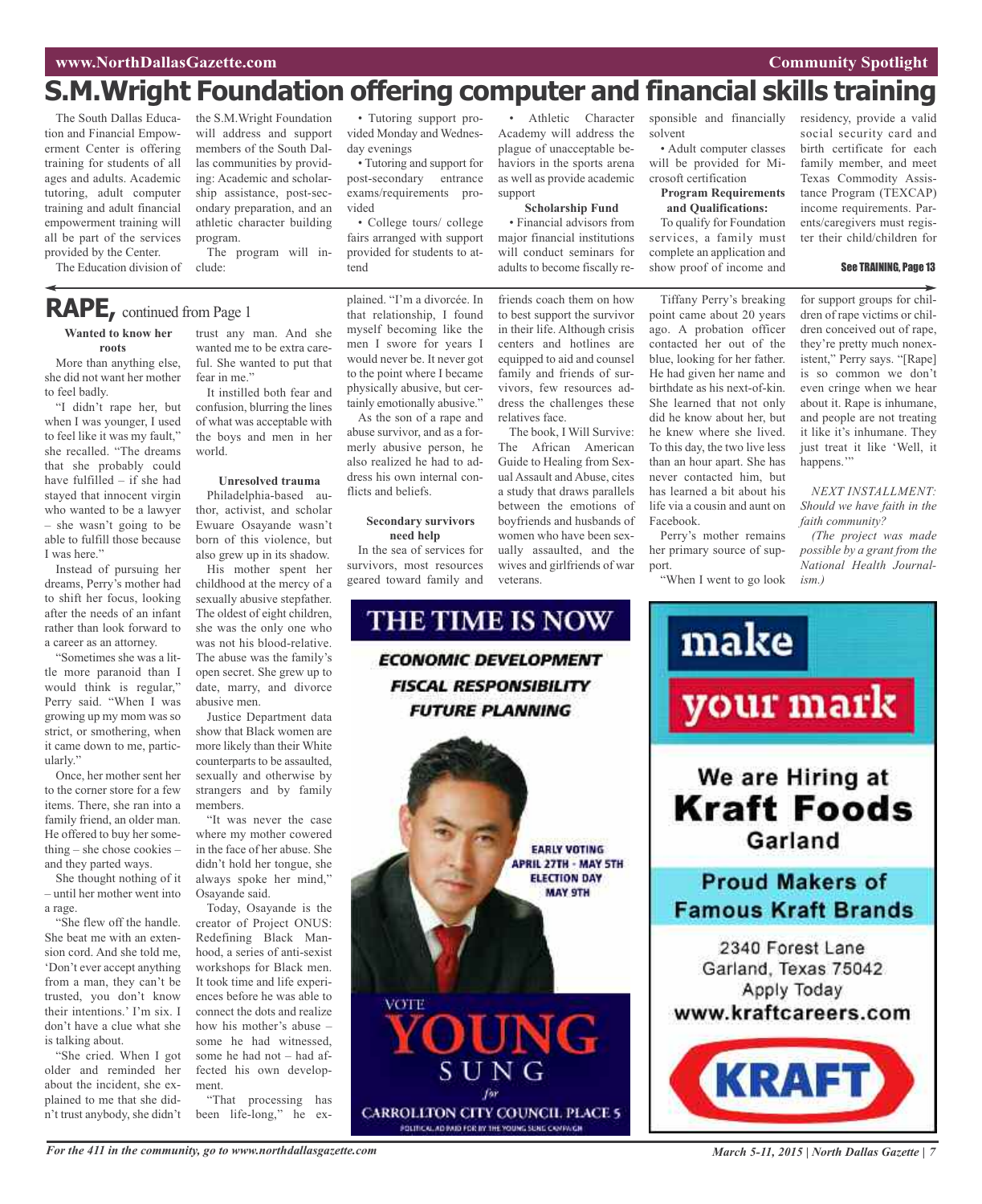# **First North Texas Teen Book Festival is March 7**

Calling all lovers of teen literature- a new teen book festival is coming to North Texas. Tweens, teens, and the young at heart will celebrate teen literature together on Saturday, March 7 from 9 a.m. to 5 p.m. at the Irving Convention Center as the Irving Public Library and its partners, Half Price Books, the Friends of the Irving Public Library, local school districts, museums, other local libraries, and the DFW chapter of the Forever YA book club, host the first North Texas Teen Book Festival (NTTBF).

This free, one-day festival will highlight Middle Grade and Young Adult (YA) literature by connecting the North Texas reading community to more than 40 well-known, best-selling, and emerging teen authors. Bookending the festival will be a keynote and endnote speaker with a full day



of panel sessions, book signings, book sales, and more in between. NTTBF will expose attendees to new authors, new stories and new characters while getting them excited about reading.

"The festival will be an exhilarating way for preteens, teenagers, and adult fans of teen literature to



them."

With strong sales of fiction books aimed at readers, ages 12 to 18, today's marketplace is in one of the most fertile periods in the history of YA literature. The North Texas community mirrors the increased interest in teen literature found at the national level. As the popularity of series like the Hunger Games and Divergent bring YA literature into the forefront of mainstream culture, teens and adults show a growing excitement for YA literature.

The North Texas Teen Book Festival is created to connect local tweens and teens with authorsto foster an enjoyment of reading and improve literacy, while meeting the entertainment needs of older YA readers in an environment that inspires reading for pleasure. To find out more about

the festival, visit northtexasteenbookfestival.com.

# **Garland court to host 'Recall Day'**

The Garland Municipal Court is hosting a "Recall Day" Friday, March 6, 2015 from 9 a.m. until 1 p.m. People attending will not be arrested for outstanding Garland municipal warrants if they appear before a judge on "Recall Day."

Aperson with active Garland warrants will have a chance to go before a judge to enter a plea, make arrangements to pay any balance on outstanding tickets, and have their warrants recalled. In certain cases, the amount of the outstanding fine and court costs may be reduced at this special docket.

This special day of amnesty comes just before the 2015 "Great Texas Warrant Roundup" that begins on Saturday March 7, 2015.

More than 300 law enforcement agencies statewide are participating in the roundup. People with outstanding warrants for minor infractions like traffic and parking tickets, as well as those with more serious violations could be arrested. If Municipal Court warrants are not cleared, marshals and police officers may show up at your home or work, arrest you and take you to jail.

Those wishing to take advantage of "Recall Day" need to come to the Garland Municipal Court building, 1791 W. Ave B, 2nd floor, with a valid ID and be prepared to pay their unpaid fines. For more information, contact Lt. Judy Granado, with the Garland City Marshal's office at 972-487- 7342



# The summer heat will be here soon. Is your home ready?

#### **Unsecured Home Improvement Loan**

- · Not tied to home value or equity
- · Funds immediately available.
- . Competitive fixed rate-inerter than most credit rards
- · No closing costs

#### Ready to get started?

Call 972.578.5000 | 800.578;9009 (Foll Free) Hablamos Español - 972.801.5858

LegacyTexas.com



ELENDER MEYANT FDIC Loans subject to credit approval. Terms and conditions subject to change without notice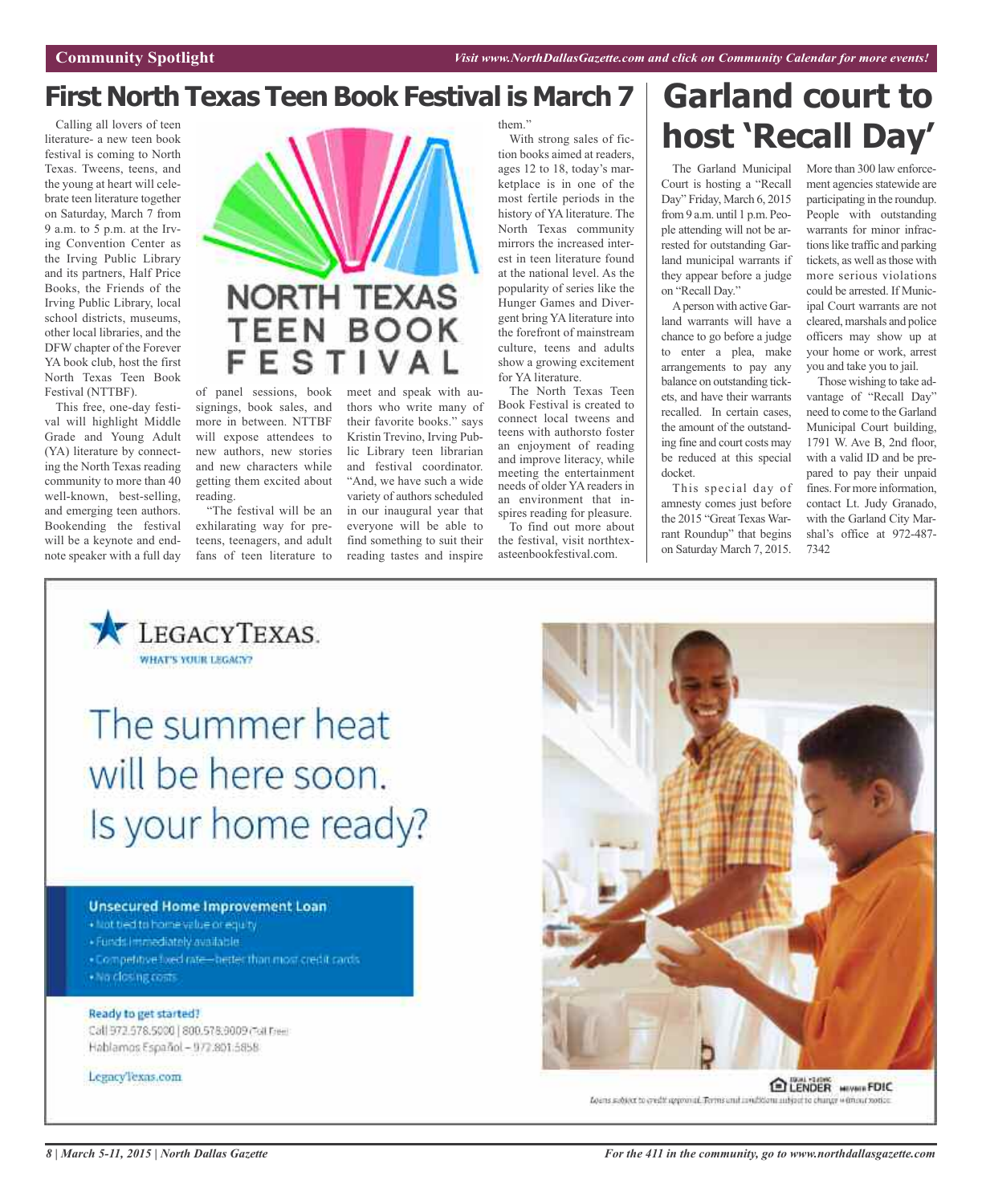**DECI** releasing new album

NEW YORK /PRNewswire/ — JODECI have set March 31 as the release date for their highly anticipated new album and one of the biggest R&B events of the year— The Past, The Present, The Future [Sphinx Music Entertainment- /Epic Records]. The digital preorder for the group's fourth fulllength LP and first for Epic Records, is now live on iTunes, and it engages an instant download of the lead single "Every Moment." You can pre-order the album on iTunes, Amazon, and Google Play. When you pre-order the album you receive "Every Moment" instantly along with an instant great track "Checkin For You."

The legendary and influential multi-platinum R&B dynamo have given fans an appetizer to savor with a tease of their music video for"Every Moment" via Complex Magazine. The music video is available to view on VEVO today. Helmed by iconic music video director Hype Williams and creative concept by Breyon Prescott, the video's story goes down in snowy Aspen, CO. In epic fashion, it commences



with a grandiose and breathtaking opening shot of DeVante Swing playing a baby grand piano on top of a mountain overlooking the world below. Donning all white and looking heavenly fly, K-Ci, DeVante, JoJo, and Mr. Dalvin take flight like never before with one of their most divine refrains yet. The video has already been added to MTV Jams, VH1 Soul and Centric revealing early indications that JODECI has yet again created another momentous visual.

The Past, The Present, The Future is exclusively executive produced by Devante Swing, Louis Burrell, Lajuanna Burrell, and-Breyon Prescott with co-production by Timbaland on "Incredible"

and "Those Things." Among its 12 tracks are "Every Moment," the soulfully striking "Nobody Wins" feat. B.o.B, the beautifully titled "Jennifer," and more.

JODECI first arrived in 1991 with their triple-platinum debut, Forever My Lady. That album became Billboard's "R&B Album of the Year" and yielded three smash #1 singles—"Stay," "Forever My Lady," and "Come and Talk to Me." JODECI's 1993 follow-up not only topped charts and went platinum, but it also introduced the world to both Timbaland and Missy Elliott. Their platinum-certified final offering, The Show, the After-Party, the Hotel debuted at #2 on the Billboard Top 200 and cemented their musical legacy. In-

# **Dallas Theater Center has two classics on stage through March 29**

Dallas Theater Center currently are showcasing The School for Wives and Medea, the first productions in DTC's new multi-year Classical Theater Initiative, which will feature masterpieces of theatrical literature from around the world. The shows, which will be performed in repertory at the historic Kalita Humphreys Theater, are both directed by DTC Artistic Director Kevin Moriarty. They are running until Sunday, March 29.

"Our focus at Dallas Theater Center is on creating work that is representative of and responsive to the world we live in today, hoping to spark meaningful dialogue within our community. Often this involves producing new plays and musicals, but with the launch of the Classical Theater Initiative, we seek to expand our work to also include high impact productions of great work from long ago that



have withstood the test of time," said DTC Artistic Director Kevin Moriarty.

"Moliere is one of the greatest playwrights in French literature and The School for Wives is one of his wittiest comic masterpieces. This hilarious play, paired with Euripides'Medea, one of the most emotionally moving stories from Ancient Greece, allows us to explore the role of women in society and the cost to everyone in a community when equality and justice are denied."

Tickets for both shows start at \$18 and are available online at www.DallasTheaterCenter.org or by phone at (214) 880-0202. All performances are at the Kalita Humphreys Theater, located at 3636 Turtle Creek Blvd.

November 2014, the group made their formal return to the stage, performing a medley of hits at the

Soul Train Awards. Now, they stand poised to once again rule R&B.



# Friday, March 6th, 6pm - 11pm Saturday, March 7th, 10:30am - 11:30pm Sunday, March 8th, 11:30am - 7:30pm

Tom Thumb Culinary Stage featuring high profile chefs and gourmet food sampling. 9 music and dance stages offering traditional Irish entertainment. More than 200 craft and artist vendors, great traditional Irish cusine, whiskey tasting and a variety of cally scheduled shows. Land of the Dogs, located in the Grand Building. Over 40 animal rescue groups exhibiting, training and grooming.

# Tickets, hours, schedule and more at www.NTIF.org.

※ Hotline: 972-934-4616



**Ticket Giveaway**

*NDG Entertainment Ticket Giveaway!!! Visit www.northdallasgazette.com to win tickets to the North Texas Irish Festival March 6-8,2015.* **Enter to Win!**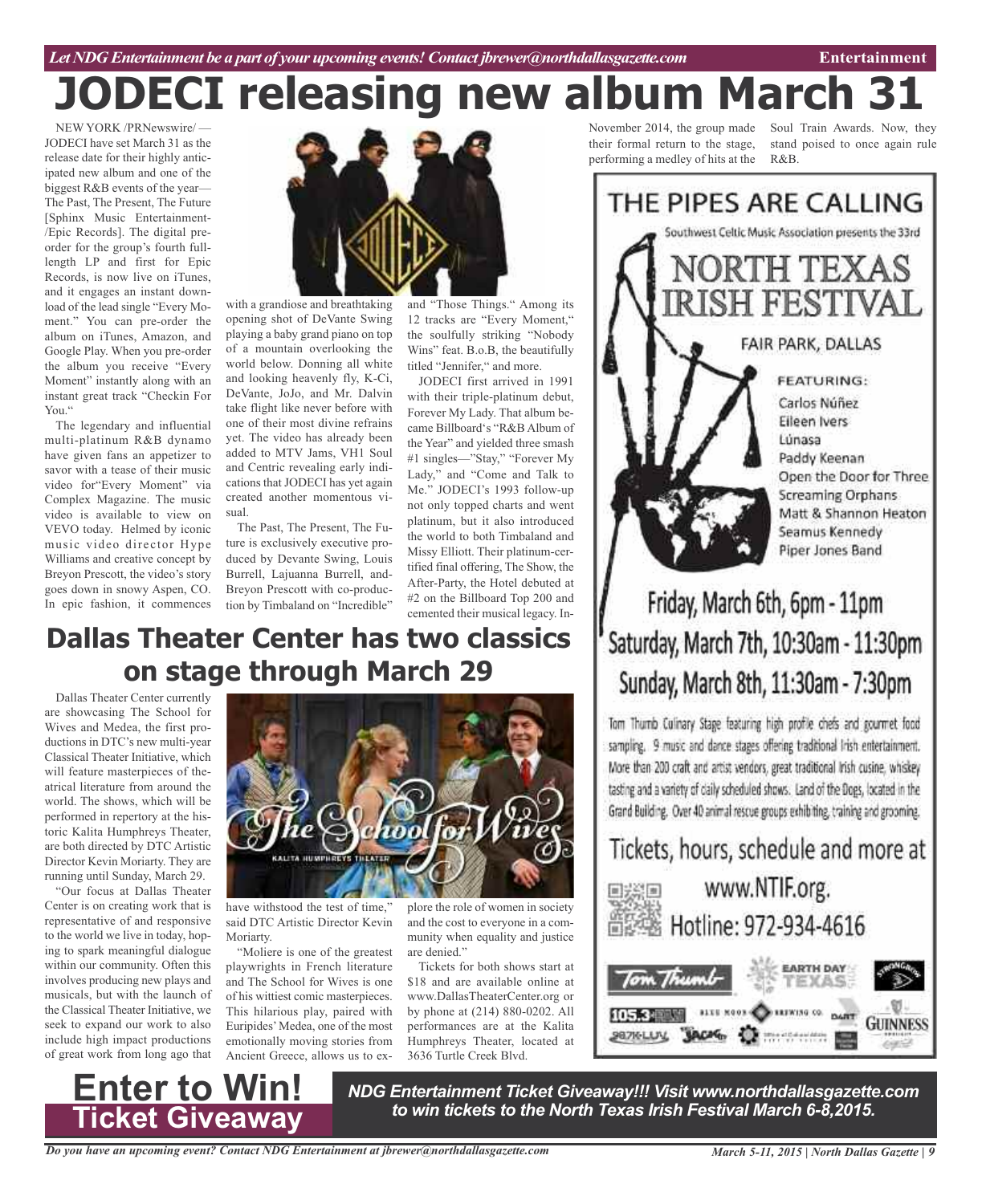# **TeCo's 13th Annual New Play Competition announces rescheduled dates!**

By Ruth Ferguson *NDG* Editor

I loved the TeCo's 13th Annual New Play Competition and the writers and actors put so much hard work into it but like so many other events around town the weather caused cancellations of last night's show and also tonight. So I am delighted to see they were able to adjust the schedule so more people will have an opportunity to see this wonderful production.

The rescheduled shows are on March 20, 21, 22.

Do not miss this show! TeCo Productions is a great example of quality theater available at affordable prices. Check it out for yourself at tecotheater.org.



# **Focus is a bit too slick, but still engaging**

By Dwight Brown NNPA Film Critic

After Earth, Men in Black 3, Seven Pounds … It's been a while since Will Smith lived up to his star status in a film worth having his name above the marquee. As Nicky, a con artist's con artist in Focus, he redeems himself somewhat in a generic but often entertaining game of who's fooling who.

Nicky Spurgeon – part con artist and part thief – was trained by his dad and granddad in the fine art of deception: Focus your victim's attention in one direction, while you steal him blind out of his line of vision. One night in a New York bar, Jess (Margot Robbie, The Wolf of Wall Street), a novice shyster, picks him up and brings him back to her hotel. Her enraged husband barges into the room demanding money from Nicky, or he'll kill him. Don't BS a BSer. Nick knows the two are on



*Will Smith and Margot Robbie co-star in the con artist movie Focus.*

the con. He schools them. That would have been the end of a strange night, except Jess wants to learn the ropes from a master and Nicky is smitten with the svelte blonde.

Nicky works Jess into his gang of thieves. In New Orleans, they pickpocket, swipe jewelry and steal money with a nerve and rhythm that is precision. At

a football game, Nicky schemes on a wealthy man named Liyuan (BD Wong) who likes to bet on anything. He pulls an unwitting Jess into his ruse. Once he's done, he leaves her. Three years later in Buenos Aries, Nicky shows up for a job involving the racecar world and a coveted algorithm. He's working for a slick dude named Garriga

(Rodrigo Santoro). He's turns, and you can't quite Nicky drives the car, Farhad shocked one night when he finds a beautiful blonde cozying up to his mark. It's Jess.

The cagey film The Grifters, starring Annette Bening, Anjelica Houston and John Cusack, directed by Stephen Frears, set the bar real high for all con artist movies that followed. This nicely crafted and very slick looking production isn't as gripping or original as the aforementioned, but that doesn't stop it from being fun. You won't be astonished, but you won't be bored either.

Writer/directors Glenn Ficara and John Requa (Crazy, Stupid, Love) mix in enough hijinks (thieves working a New Orleans crowd), violence (a car crash, punched faces and gun play) and titillation (Smith goes bare chest, Robbie does not, their modest love sex scene lacks chemistry) to keep your interests piqued. The screenplay has a lot of twists and

guess where the story is leading, though you know instinctively that a big con is coming.

Jan Kovac's (Curb Your Enthusiasm) editing is pretty nimble and well accommodates the film's four acts, which unfold in 104 minutes. There is a happy marriage between Xavier Grobet's (Mother and Child) glossy cinematography, Beth Mickle's (Thanks for Sharing) production design and Kelly Curley's art direction, which tends to favor teal blue. The musical score by Nick Urata (I Love You Phillip Morris) is reminiscent of 1980s hip nightclub music, like the hit song "Ghost Town" by The Specials.

Margot Robbie, certainly tall and beautiful in a Victoria Secrets kind of way, has a tough interior. Adrian Martinez (American Hustle) as Farhad, one of Nicky's cronies, brings humor to the gang. As Jess sits in the back seat and

blurts out, "You hitting that?" Gerald McRaney (TV's House of Cards) plays the perfect henchman. Rodrigo Santoro is fine as the Argentinean playboy, but he was much more electric in 300: Rise of an Empire.

Will Smith carries this film on shoulders. His cool demeanor and devil-maycare attitude are appealing. He has tremendous stage presence and he knows how to work the camera. Physically, for a 47 year-old-man, he's in great shape and aging like Dorian Grey. What Smith's career needs now, is a blockbuster that can put him back on top of the heap.

Focus is a bit too slick, but engaging nonetheless. It doesn't give up. It doesn't stop. Or, as Nicky puts it, "Never drop the con. Die with the lie."

*Visit NNPA Film Critic Dwight Brown at Dwight-BrownInk.com.*



*NDG Entertainment Ticket Giveaway!!! Visit www.northdallasgazette.com* **k** *to**Win! NDG Entertainment Ticket Giveaway!!! Visit www.north*<br>Ticket Giveaway

*10 | March 5-11, 2015 | North Dallas Gazette*

*Do you have an upcoming event? Contact NDG Entertainment at jbrewer@northdallasgazette.com*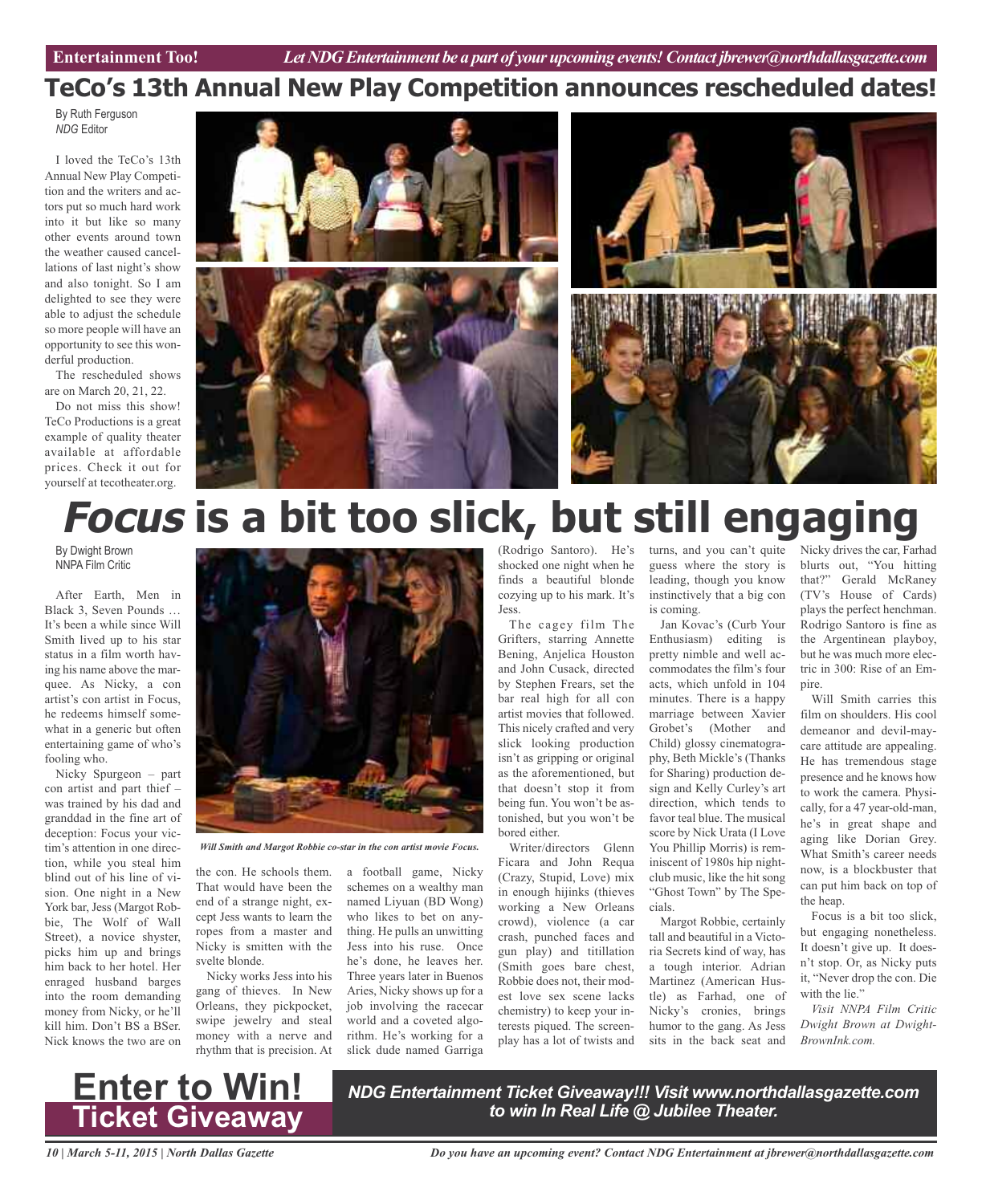# **'Black Dollars Matter!'**

#### By James Clingman NNPA Columnist

The protest slogans addressing our latest struggle for justice and equity compel me to come up with a new phrase. The signs and T-Shirts emblazoned with "I Can't Breathe!" "No Justice, No Peace!" and the latest, "Black Lives Matter," carry connotations related to action. I often wonder what the folks who wear the T-shirts and hold the signs are doing to back up the slogans they spout. More importantly, I wonder who makes the shirts and who sells them. With that in mind, my slogan for action economic action is,

"Black Dollars Matter!"

The "I Can't Breathe" shirts worn by the Brooklyn Nets and Cleveland Cavaliers, for instance, were sold by NYC Customs, a shop in Long Island, owned by Helen Mihalatos, a friend of Rameen Aminzadeh, member of Justice League of NYC. The initial gesture and resulting "hook-up" came from Nets team member, Jarrett Jack, followed by help from LeBron James and Russell Simmons' political director, Michael Skolnick. The shirts were ordered by Jay-Z, who bought 1,000 more shirts after the basketball game.

I truly hope those "Big Ballers" and "Shot Callers" had enough consciousness to give the profits to Eric Garner's family. The Washington Post reported that "Skolnick obtained shirts from a store in Long Island

City, whose owner confirmed in an interview that the shirts were manufactured by Gildan, a large Canada-based apparel company…According to prolabor activists, Gildan has a poor record when it comes to respecting workers in its manufacturing plants in Haiti." The story discloses that Gildan's workers are paid \$6 per day for their work. Skolnick's response was, "I think we want to assume sometimes when we're ordering shirts that they're not being made in a sweatshop; we've got to do better." You think?

Now you would think that someone in this chain of events involving T-shirts that carry the last words of a Black man killed on the streets of New York City by police officers would be conscious enough to say, "Hold up! Let's not just go for the symbolism of wearing shirts on the basketball court; let's make a substantive statement as well, via a Black business transaction and a financial benefit for the Garner family." Sound reasonable?

Instead we now have "I Can't Breathe" shirts sold on Amazon and elsewhere as if they are some kind of novelty rather than a sincere, compassionate, and meaningful response to the homicidal death of Eric Garner, the originator of the "I can't breathe" phrase. We saw him take his last breath; he was the one who couldn't breathe for real. The above travesty reminds me of an article I wrote after

Trayvon Martin was killed , titled, "The Profit of Protest.'

In light of the hype of "I Can't Breathe" and now the phrase, "Black Lives Matter," the slogan we should emblazon on shirts, and instill in our brains, the one by which we should live and the one that, if inculcated into our daily lives, will move us from the rhetoric of freedom to the action of freedom is, "Black Dollars Matter!"

Despite the wasteful and nonsensical spending by Black folks, from the poorest to the super-rich flamboyant celebrities, we must all realize that "Black Dollars Matter" and they should matter to us first. Right now, they matter most to everyone else; and other folks are doing everything they can to get more of our dollars with no reciprocity other than symbolic gestures that make us feel good.

It's great for athletes to wear shirts with slogans, but they should move to the next step of starting initiatives that not only sustain their gestures but build economic empowerment for Black people. Our athletes and celebrities, as they protest inequities and injustice, should keep in mind that "Black Dollars Matter," and they should consider that as they come up with their solutions to effect real change within the systems against which they protest – and so should we.

After the chanting, the marching, the protests and

# **TRAINING,** continued from Page <sup>7</sup>

the program and agree to provide reports cards, test scores, and progress reports to the Tutoring Center Director for the entire school year.

Students are accepted from all the neighboring schools in the South Dallas community. The students range in age from 6 to 18

(grades 1 through 12). On average, students who maintain regular attendance will currently receive about 85 hours of program services each semester.

The center holds its standard tutoring program two nights per week for 2-3 hours per night. Students receive free one-on-one tutor-

ing in reading, math, language arts, science and social studies as well as in test-taking skills for standardized tests. The center also tutors students and adults in computer skills and provides the students with an evening meal and snacks.

For more info visit smwrightfoundation.org or call 214-741-4990.

demonstrations, the outrage, the threats, and the unjustified killings of our people with impunity, if all we do is sit back and wait on the next crisis, why should we even bother with the above actions in the first place? We must be smarter and we must be conscious. We must always be aware that money runs this country and it has its place in everything, yes, even in the deaths of our people.

Indeed, Black lives matter above all; but to those who kill us, those who economically exploit us, and those who are indifferent toward us, Black lives don't matter as much as Black dollars do. Start a "Black Dollars Matter" campaign. Make some shirts displaying that attention-grabbing slogan, and act upon it. "Black Dollars Matter," but only if they start making more sense.

*Jim Clingman, founder of the Greater Cincinnati African American Chamber of Commerce, is the nation's most prolific writer on eco-*

*nomic empowerment for Black people. He can be reached through his website, blackonomics.com.*





#### **Same Day Move-In • GREAT Location!! (Dallas)**

STOP PAYING SO MANY FEES! Our rent is FULL SERVICE. We pay for utilities – electricity, heating, air conditioning, and janitorial services … it's all included! No "Plus-E" – No "CAM." NO PERSONAL OR BUSINESS FINANCIAL HISTORY REQUIRED! GREAT DEALS ON ONE-ROOM SUITES! --- STOP PAYING TOO MUCH RENT! (Just North of Downtown Dallas)

• Surveillance Camera • No Application or Application Fees • Five-Page lease - Short & Simple • Extremely Competitive Rates • Same-Day Move-In • Flexible Lease Terms • On-site Management, Maintenance, Leasing and Space Planning • Ample, Convenient Parking • No Credit Check • Beautiful Glass & architecturally unique Building! **Rent Starting at \$199 per month (9.99/sq.ft.)**

Office / Medical Space 1327 Empire Central (@ I-35 Stemmons Freeway) Dallas, TX 75247 (972) 432-5219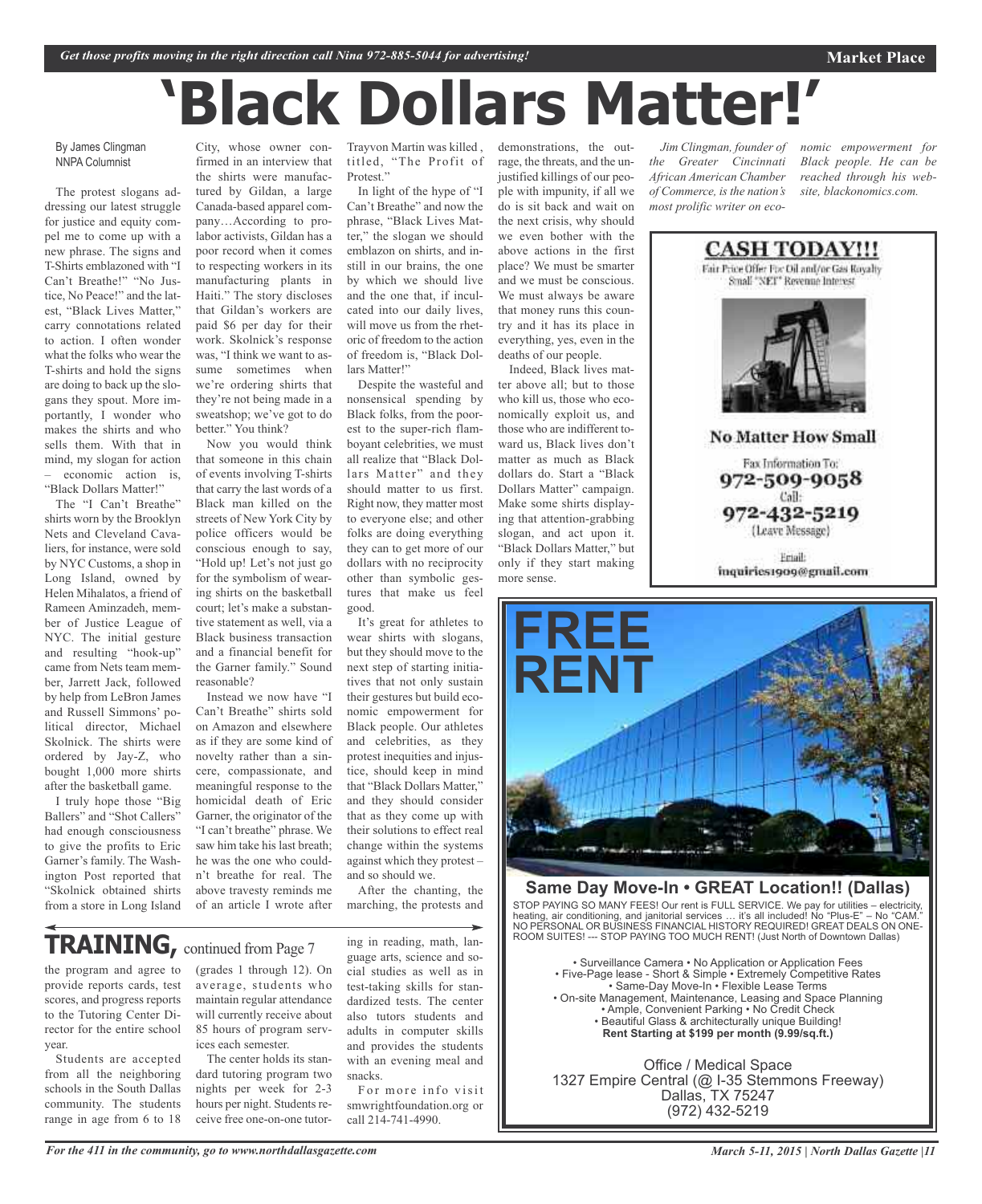**Hey Irving, Pick Us Up!**

**You can find a copy of the North Dallas Gazette at any one of these fine businesses and organizations. Be sure to pick up a copy every week to stay on top of the issues important to the Irving area in particular and the DFW African**

# **Rawlings kicks off 2016 Mayors Intern Program**

DALLAS – Calling it "an investment in Dallas youth that delivers tangible, lifechanging results," Dallas Mayor Mike Rawlings kicked off the Dallas Mayor's Intern Fellows Program with an aggressive campaign to increase the number of businesses providing eight-week paid internships to Dallas public and charter high school students this summer.

Since its inception in 2008, 1,048 Dallas ISD and public charter high school students have participated in the program.

The 2014 edition of the program was the largest – almost 1,700 Dallas public high school students applied for internships, 975 qualified for the Job Fair, and a record-breaking 300 students were hired by 102 businesses and 81 nonprofits that provided internships last summer.

Applications for 2016 will open in October at mayorsinterns.org.

The students – rising juniors and seniors from Dallas ISD and public charter high schools – get exposure to a variety of fields, including technology, healthcare, law,

finance and accounting, education, the nonprofit sector, advertising/marketing/public relations, engineering, manufacturing and hospitality, and many more.

In 2014, interns worked in hospital bone marrow units and professional theaters, led youth programs, developed sports marketing programs, and witnessed engineers and architects as they tackled their next project.

The Mayor's Intern Fellow's Program is facilitated by Dallas nonprofit Education is Freedom (EIF), a comprehensive collegeplanning program offering a dedicated team of schoolbased experts who offer college-access programming in numerous Dallas ISD high schools.

Drivers: Local Mesquite Van w/Occasional Layover Openings! Great Pay, Benefits! CDL-A, 1yr Exp. Req. Estenson Logistics Apply

www.goelc.com 1-855-298-4059

**Greater Irving-Las Colinas Chamber of Commerce** 5201 N. O'Connor Blvd.,

**Iglesia Santa Marie de Guadolupe** 2601 S. MacArthur

**The Chateau on Wildbriar Lake** 1515 Hard Rock Rd

397 East Las Colinas Blvd, Ste. 180

4835 N. O'Connor Blvd.

Drive

1150 W. Pioneer Drive

**Capistrano's Café & Catering** 4650 W. Airport Frwy

**Empress of China** 2648 N. Beltline Rd.

**The Spirit Grille** 4030 N. MacArthur Blvd #112

**El Rancho Restaurant** 1210 E. Irving Blvd

**504 Salon** 3414 W. Rochelle

**Irving YMCA** 220 W. Irving Blvd

**Mitchell's Barbershop** 4020 N. Beltline Rd

**Roy's Pawn Shop** 635 E. Irving Blvd

Ste. 100

**Bombay Sizzlers**

**Le Peep**

**Mattito's Tex Mex** 1001 MacArthur Park

**Taqueria El Tacazo**

**Irving Salvation Army** 1140 E. Irving Blvd

> **Antioch Christian Church** 2043 W. Walnut Hill Ln

> > **Lee Park Recreation Center** 300 Pamela Drive

**Evergreen Missionary Baptist Church "The Green"** 3329 Country Club West **Irving Islamic Center Valley Ranch - Valley Ranch Masjid** 9940 Valley Ranch Pkwy W.

**Lively Pointe Youth Center** 909 N. O'Connor Rd

**Mustang Park Recreation Center** 2223 Kinwest Pkwy

**Northwest Park Recreation Center**

2800 Cheyenne St. **Senter Park**

**Recreation Center** 907 S. Senter Rd

**Austin Recreation Center** 825 E. Union Bower Rd.

**American community as a whole.**

**Houston Recreation Center** 3033 Country Club Rd.

**Cimarron Park**

201 Red River Trail **Georgia Farrow**

**Recreation Center**

**Heritage Senior Center** 200 Jefferson Street

**iRealy Office Building** 320 Decker Drive

825 W. Irving Blvd

**Irving Public Library**

**Shady Grove CME Church**

**Emmanuel Baptist Missionary Church** 511 Gilbert Road **Ben Washington Baptist Church** 3901 Frisco Ave **Shepherd Church** 615 W. Davis **West Irving C.O.G.I.C.** 4011 Conflans Road **Bible Way Baptist Church** 4215 N. Greenview Dr.

**Strictly Business** 4159 W. Northgate **Washateria** 3712 Cheyenne Street **New Life Ministries** 3706 Cheyenne Street **Elisha Mane Attractions** 3704 Cheyenne Street **Bear Creek Community Church** 2700 Finley Rd.

**Recreation Center**

530 Davis Street

**Irving Hispanic Chamber of Commerce** 135 S. Jefferson

**Irving City Hall**

801 W. Irving Blvd

3537 E. Gilbert Road

**Evergreen Baptist Church** 3329 W. Country Club Drive

**Po' Boys Restaurant** 4070 N. Beltline Rd. Ste. 100

**Girl Friends Africa** 4070 N. Beltline Rd. Ste. 134

**VW Barbership** 4070 N. Beltline Rd. Ste. 143

**Northlake College** 2000 College Blvd Bldg. A

**Antioch Christian Church** 2041 West Walnut Hill

**Kasbah Grill** 2851 Esters Rd

**Fresh Food Store** 4020 W. Northgate Drive

> **Lee's Catfish** 1911 Esters Road

**Danal's Mexican Restaurant** 508 N. O'Connor Rd

**Fred's Pit Barbecue** 808 E. Irving Blvd

**Gary's Barbershop** 2117 Story Rd.

**African Village Restaurant** 3000 N. Beltline Rd

**New Look Barbershop** 3317 Finley Rd.

**Irving Arts Center** 3333 N. MacArthur #200

### CADNET/NORTH DALLAS GAZETTE **National and Local Classified Advertising Network**

To advertise call 972-509-9049 Email (ad for quote) opportunity@northdallasgazette.com

Reader Advisory: the National Trade Association we belong to has purchased the following classifieds. Determining the value of their service or product is advised by this publication. In order to avoid misunderstandings, s vertisers do not offer employment but rather supply the readers with manuals, directories and other materials designed to help their clients establish mail order selling and other businesses at home. Under NO circumstance send any money in advance or give the client your checking, license ID, or credit card numbers. Also beware of ads that claim to guarantee loans regardless of credit and note that if a credit repair company does business o

#### Autos Wanted

TOP CASH FOR CARS, Any Car/Truck, Running or Not. Call for INSTANT offer: 1-800-454-6951

#### Health & Fitness

VIAGRA 100mg, CIALIS 20mg. 40 tabs +10 FREE, \$99 includes FREE SHIPPING. 1- 888-836-0780 or Metro-Meds.net

*12 | March 5-11, 2015 | North Dallas Gazette*

**Miscellaneous** DISH TV Starting at \$19.99/month (for 12 mos.) SAVE! Regular Price \$34.99 Ask About FREE SAME DAY Installation! CALL Now! 877- 477-9659

Do not run in Missouri, Alabama, Mississippi, Louisiana Between HS and college? Wanting entry level position? Rapid ad-

phone it is illegal to request any money before delivering its service. All funds are based in US dollars. 800 numbers may or may not reach Canada.

vancement and huge earning potential! Must travel. \$500 signing bonus! 480-718-9540

CASH FOR CARS, Any Make or Model! Free Towing. Sell it TODAY. Instant offer: 1-800-864- 5784

AIRLINES ARE HIRING for those with FAA certification. Financial aid if qualified - Job placement assistance. Get the

A&P training at Aviation Institute of Maintenance 866-453-6204

Make a Connection. Real People, Flirty Chat. Meet singles right now! Call LiveLinks. Try it FREE. Call NOW: 1- 888-909-9905 18+.

DISH TV Retailer. Starting at \$19.99/month (for 12 mos.) & High Speed Internet starting at \$14.95/month (where

available.) SAVE! Ask About SAME DAY Installation! CALL Now! 1- 800-615-4064

#### Wanted to Buy

CASH PAID- up to \$25/Box for unexpired, sealed DIABETIC TEST STRIPS. 1-DAYPAY-MENT.1-800-371-1136

Wants to purchase minerals and other oil and gas interests. Send details to P.O. Box 13557

Denver, Co. 80201

*mation.*

*For the 411 in the community, go to www.northdallasgazette.com*

*ADVERTISE to 10 Million Homes across the USA! Place your ad in over 140 community newspapers, with circulation totaling over 10 million homes. Contact Independent Free Papers of America IFPA at d a n i e l l e b u r n e t t ifpa@live.com or visit our website cadnetads.com for more infor-*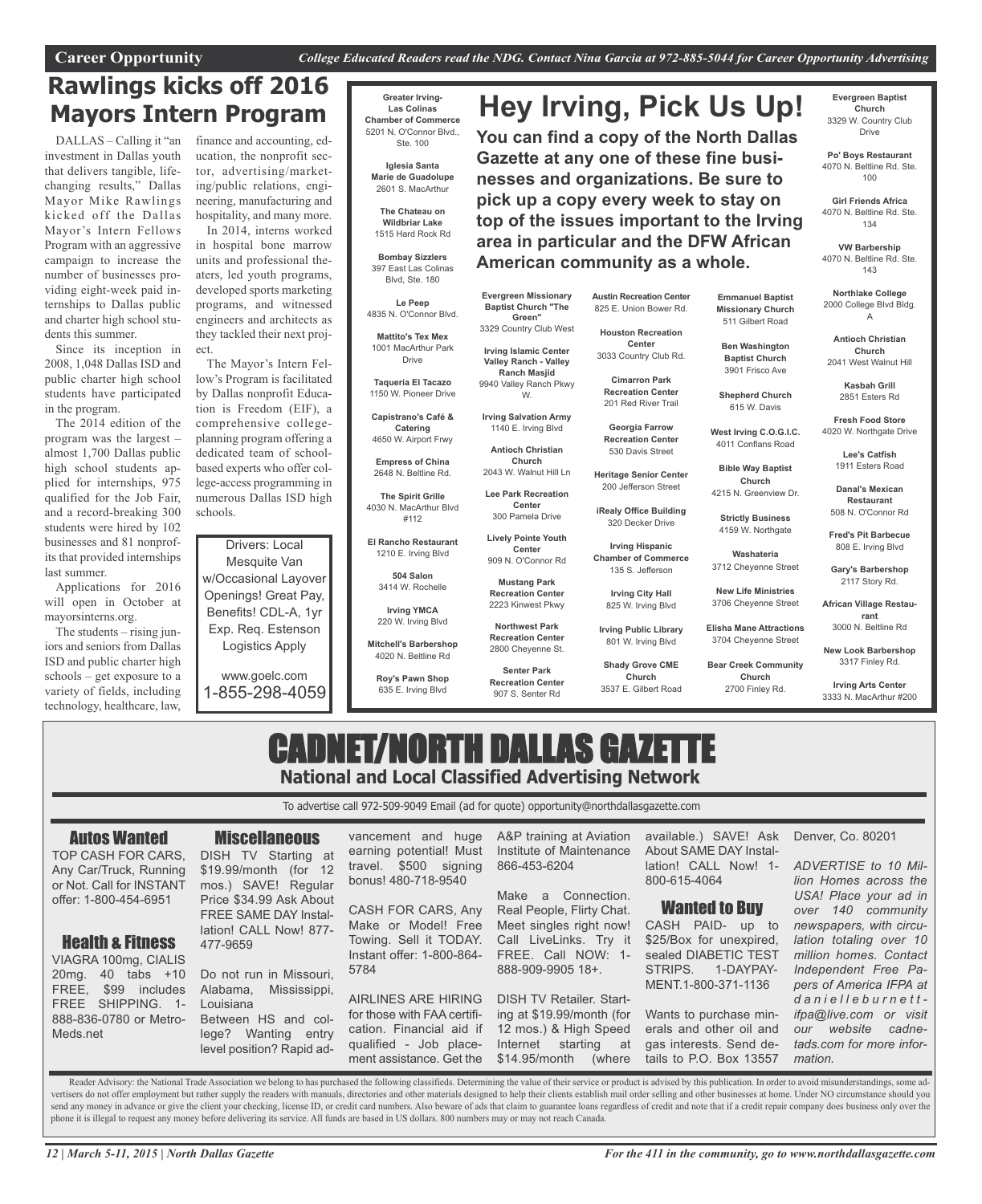# **Richardson church hosting free workshop for the unemployed and under-employed**

A free Job Search Workshop by Career Transition Ministries will be held 8:30 a.m. – 4 p.m. Saturday, March 21 at The Heights Baptist Church, 201 W. Renner Rd. at US-75 in Richardson.

Free lunch and materials are provided. The all-day

workshop will teach proven job search skills, including: • finding your job focus

- resume critique and development
- effective networking skills

evator presentation

sibly anti-colonialism." By February's last week, however, Giuliani had penned an oily op-ed in the *Wall Street Journal* meekly stating he "didn't intend to

• creating a 30-second el-• interviewing techniques Pre-registration is required due to limited seating. Register online at http://www.theheights.org/j obseekers/

the Mezzanine.

question President Obama's motives or the content of his heart. My intended focus was the effect his words and his actions have on the morale of the country and how that effect may damage

• developing a 2-minute verbal resume and more. Doors open at 7:45 a.m. Check-in begins at 8 a.m. in

Of course, the article was a sure sign that conservative movement chieftains had warned him of the damage he was doing to Republican efforts to get its 2016 presidential primary sweepstakes off to a good start and deal with its intra-party rebellion in Congress.

his performance."

The Heights JobSeekers Ministry serves the community by assisting jobseekers with tools, resources, networking opportunities and workshops. For more information, email jobseekers@theheights.org, or call 214-536-8111.

*New York Daily News* columnist Linda Stasi had the best succinct take on Giuliani's actions in suggesting "Perhaps it's megalomania-infused narcissism with an overlay of overt racism?"

She's right that Giuliani was reflexively following the standard GOP script of the last seven years: When you want to grab public attention and the plaudits of the conservative base, say something vile about the president. One of the most obvious

insights that offers is that because racism is impervious to logic, the achievements of individuals and even a large cohort of those the bigots hate doesn't just expand the space for tolerance in the larger society. It also actually intensifies the fury of those who need to cling to their bigotry. As an old friend once put it: the bigots say they hate you because you're inferior. But when you prove you're more than equal, they hate you even more.

Obama presidency, acting the fool has become the Republican Party's chief operating principle.

*Lee A. Daniels is a longtime journalist based in New York City. His essay, "Martin Luther King, Jr.: The Great Provocateur," appears in Africa's Peacemakers: Nobel Peace Laureates of African Descent (2014), published by Zed Books. His new collection of columns, Race Forward: Facing America's Racial Divide in 2014, is available at www.amazon.com*

That's why, during the

NDG now has a "Special Advertising Package" for churches and non-profit organizations that need to let the community know about your Special Event.

### Opportunity You Can Measure...

#### **Church Events** • Church Anniversary

#### **Non-Profit Org. Events**

- Fundraisers (Concerts)
- Pastor's Anniversary
- Women's Day • Men's Day
- Special Events (Personal or Community)

# Special Rate \$199

(Black & White, per insertion) Ad size - 4.905" x 6" (Quarter Page, B&W) (NOTE: Color Ad \$75 extra per inserion) Production disclaimer - NDG ad meake-ready is not included in promotion. Layout/production of "copy ready" ad will be a nominal extra cost.

E-mail ad copy to: Marketing@NorthDallasGazette.com or call our Marketing Department today!





Not to be outdone back in Washington, Oklahoma Senator James Inhofe, the chairman of the Senate's Environment and Public Works Committee, jumped aboard the party comedy train when he brought a to double down that his comments couldn't be called racist "since [Obama] was brought up by a white mother, a white grandfather, went to white schools, and most of this he learned from white people." The "this," he implied, was Obama's "socialism or pos-

**GOP,** continued from Page <sup>3</sup>

snowball into the Senate chamber from the minuscule dusting of snow Washington got that day and said it proved there was no such thing as global warming.

But a lion's share of media attention on the GOP for much of the month was, rightly, devoted to former New York City Mayor Rudolph Giuliani's claiming that President Obama "doesn't love America" because he "wasn't brought up the way you were brought up and I was brought up through love of this country."

Amid the immediate blowback, Giuliani then made the cable news show rounds the following days

# **DONOR,**

continued from Page 4

awareness.

"If someone walked up to you and asked if would you like to save a life at no cost to you or your family, most would say, "Yes," said Lesley Compagnone, a manager and spokesperson for WRTC. "That's what being an organ donor is. When you pass away, you can save up to eight lives."

To learn more or to become an organ donor, visit: organdonor.gov-/becomingdonor/



**Attention Suppliers of Goods, Services and Construction Review Competitive Opportunities at www.bidsync.com**

**GARLAND** 

*For the 411 in the community, go to www.northdallasgazette.com*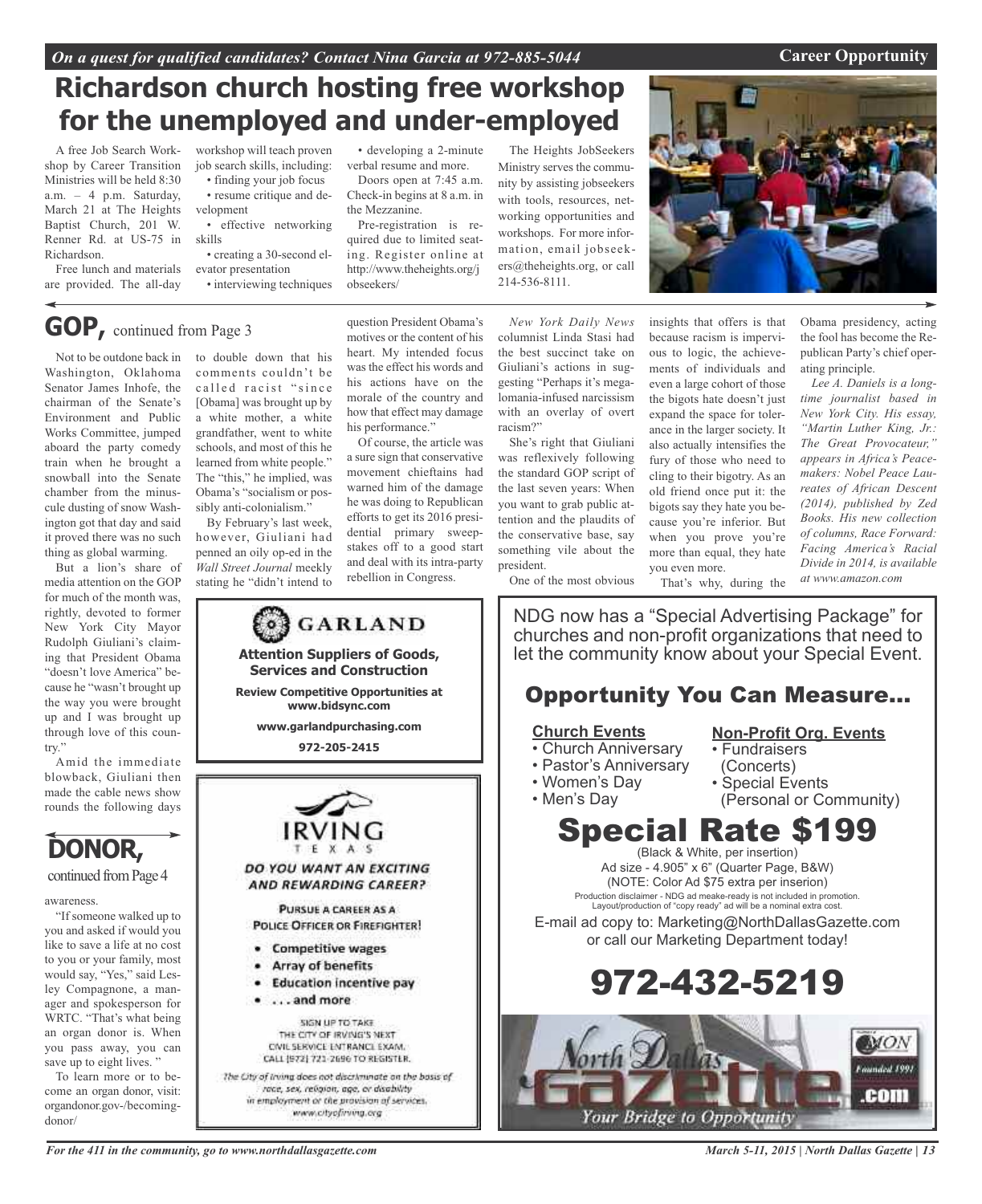#### **AVENUE F CHURCH OF CHRIST IN PLANO**

#### **Mondays – Fridays**

Call 972-423-8833 for AF-FECT, Inc. or email: AF-FECTxInc@aol.com for counseling services, resources and assistance for job readiness and training programs for individuals.

#### **March 6-8, 6 p.m.**

You're invited to our FREE 3rd Annual Single Parent Symposium. Child care provided. Call the church for details.

#### **March 8**

Join us this Sunday at 8 a.m. for our praise and worship services, God will bless you. And don't forget to come back for our Iglesia de Cristo Services (the Word of God in Spanish.)

#### **March 11, 9:30 a.m.**

You're invited to join us for Bible study as we worship and praise God for His blessings. Prepare to be encouraged

by God's plan to grow.

Brother Ramon Hodridge, Minister of Education 1026 Avenue F Plano, TX 75074 972-423-8833 www.avefchurchofchrist.org

#### **BETHEL BIBLE FELLOWSHIP CARROLLTON**

 $\mathcal{L}_\text{max}$  , which is a set of the set of the set of the set of the set of the set of the set of the set of the set of the set of the set of the set of the set of the set of the set of the set of the set of the set of

#### **March 8**

You're invited to our Sunday Morning "Prayer and Meditation" followed by Morning Worship Service at 10 a.m. See what God is doing through and with us; you will be blessed. We will also have some Black Women History facts to share with you.

**March 11, 7 p.m.** Join us in Wednesday's Prayer and Bible Study Class with Senior Pastor Dr. Woodson and/or Associate Pastor Brenda Patterson teaching on the subject of

Spiritual Warfare. These are Hot Topics in Winter Months. We will learn what God says about critical issues and topics through the study of His word. Come and be blessed by God.

Dr. Terrance Woodson, Senior Pastor 1944 E. Hebron Parkway Carrollton, TX 75007 972-492-4300 www.bethelbiblefellowship.org  $\mathcal{L}_\text{max}$  , which is a set of the set of the set of the set of the set of the set of the set of the set of the set of the set of the set of the set of the set of the set of the set of the set of the set of the set of

#### **CHRIST COMMUNITY CHURCH IN RICHARDSON**

**March 5, 7 p.m.** If you need some of God's comfort, come to our Grief Share, "Mourning to Joy."

#### **March 8, 8:45 a.m. And 11 a.m.**

You're invited to our Morning Services as we worship, honor and praise God for His blessings. Our March Month Series is "I am a Church Member." Discover the attitude that makes the difference.

#### **March 11**

Join us at 12 Noon with Rev. Viveca Potter teaching on the Word of God; come back at 6:45 for Corporate Prayer and stay for Senior Pastor Autry at 7:30 p.m. teaching the Word of God. Our youth will come for Food and Fellowship at 7 p.m. followed by Bible Study at 7:30 p.m. and Tutoring/Homework Assistance at 8 p.m.

Dr. Terrence Autry, Senior Pastor 701 Centennial 972-991-0200 Richardson, TX 75081 www.Christcommunityrichardson.org

#### **FELLOWSHIP CHRISTIAN CENTER CHURCH IN ALLEN "The Ship"**

 $\mathcal{L}_\text{max}$  , which is a set of the set of the set of the set of the set of the set of the set of the set of the set of the set of the set of the set of the set of the set of the set of the set of the set of the set of

**Monday – Friday**

**9 a.m.-1 p.m.** TheShip3C's Prayer Lines for those that are in need are 972-649-0566 and 972-649- 0567 or they may be submitted via email to: prayerline@theship3c.org

#### **March 8**

For this Sunday only, join us for our praise and worship services at 9:30 a.m. followed by Morning Services at Bolin Elementary, 5705 Cheyenne Drive in Allen and bring someone with you; you will be blessed.

#### **March 11**

You're invited to our Wednesday's 12 Noon-Day Live Prayer and Bible Study and/or our Wednesday Night Live Prayer and Bible Study at 7 p.m. to learn more about God's Word at the Joycie Turner Fellowship Hall, 200 W. Belmont Drive in Allen. Be encouraged by God's plan for your maturity and His glory; and most of all, be prepared to grow.

Dr. W. L. Stafford, Sr., Ed.D. Senior Pastor 1550 Edelweiss Drive In Allen for Sunday Morning Worship. Admin. Building Address Is 200 W. Belmont Drive Allen, TX 75013 972-359-9956 www.theship3c.org

#### **BIBLE WAY COMMUNITY BAPTIST CHURCH**

 $\mathcal{L}=\mathcal{L}^{\mathcal{L}}$  , where  $\mathcal{L}^{\mathcal{L}}$  , we have the set of the set of the set of the set of the set of the set of the set of the set of the set of the set of the set of the set of the set of the set of the set of

**March 8, 7:35 a.m.** Join us this Sunday for our praise and worship services and receive a blessing from God.

**March 11, 7 p.m.**

You're invited to our Wednesday Bible Study to learn more about God's word and how it can lead and guide you.

Dr. Timothy Wilbert, Pastor 4215 North Greenview Drive

Irving, TX 75062 972-257-3766 www.biblewayirving.org  $\mathcal{L}$  , and the set of the set of the set of the set of the set of the set of the set of the set of the set of the set of the set of the set of the set of the set of the set of the set of the set of the set of the set

#### **MT. OLIVE CHURCH OF PLANO (MOCOP)**

#### **March 8**

Join us in Sunday School at 8:30 a.m.; stay for our Sunday prayer at 9:30 a.m. and our Worship Service at 10 a.m.

#### **March 11, 7 p.m.**

You're invited to our Wednesday's Bible Study; you will learn what God has to say to us. Come to be encouraged by God's plan for your spiritual growth and His glory.

Pastor Sam Fenceroy Senior Pastor 300 Chisholm Place Plano, TX 75075 972-633-5511 www.mocop.org

#### **NEW MOUNT ZION BAPTIST CHURCH**

 $\mathcal{L}$  , and the set of the set of the set of the set of the set of the set of the set of the set of the set of the set of the set of the set of the set of the set of the set of the set of the set of the set of the set

#### **March 8**

You're invited to join us for Early Morning Services at 7:30 a.m., followed by Sunday School at 9 a.m. and Morning Worship at 10:30 a.m.

#### **March 11**

Join us for Wednesday's Bible Study and learn what God has to say to us.

Dr. Tommy L. Brown Senior Pastor 9550 Shepherd Road Dallas, Texas 75243 Phone: 214-341-6459 www.nmzb.org

#### **SHILOH MBC IN PLANO**

 $\mathcal{L}$  , and the set of the set of the set of the set of the set of the set of the set of the set of the set of the set of the set of the set of the set of the set of the set of the set of the set of the set of the set

**March 8, 8 a.m. and 11 a.m.** Come and worship with us this Sunday. God will greet us and bless us with words of wisdom as He leads and guide us in all truth and righteousness.

**March 11, 7 p.m.** You're invited to our Wednesday's Bible Study to learn more about God's Word. Come and be encouraged by God's plan for your maturity and growth; and, it's all for His glory.

Dr. Isaiah Joshua, Jr. Senior Pastor 920 E. 14th Street Plano, TX 75074 972-423-6695 www.smbcplano.org

#### **THE INSPIRING BODY OF CHRIST CHURCH**

 $\mathcal{L}_\text{max}$  , which is a set of the set of the set of the set of the set of the set of the set of the set of the set of the set of the set of the set of the set of the set of the set of the set of the set of the set of

**March 8, 7:30 and 11:30 a.m.** You're invited this Sunday



#### **March 11, 7 p.m.**

Join us in Monday School as we learn what God has to say to us.

#### **March 13, 7 p.m.**

All men are invited to join us for Men's Fellowship night. What is God saying to us?

Pastor Rickie Rush 7701 S Westmoreland Road Dallas, TX 75237 972-372-4262 www.Ibocchurch.org



#### www.mocop.org

Radio Programs

"Vision.& Truth Live" Call Pastor Sam<br>Every Sun: 9:00pm-10:00pm<br>KWRD 100.7 FM THE WORD

'Truth Made Simple' Listen to Pastor San

#### **Church Happenings www.NorthDallasGazette.com**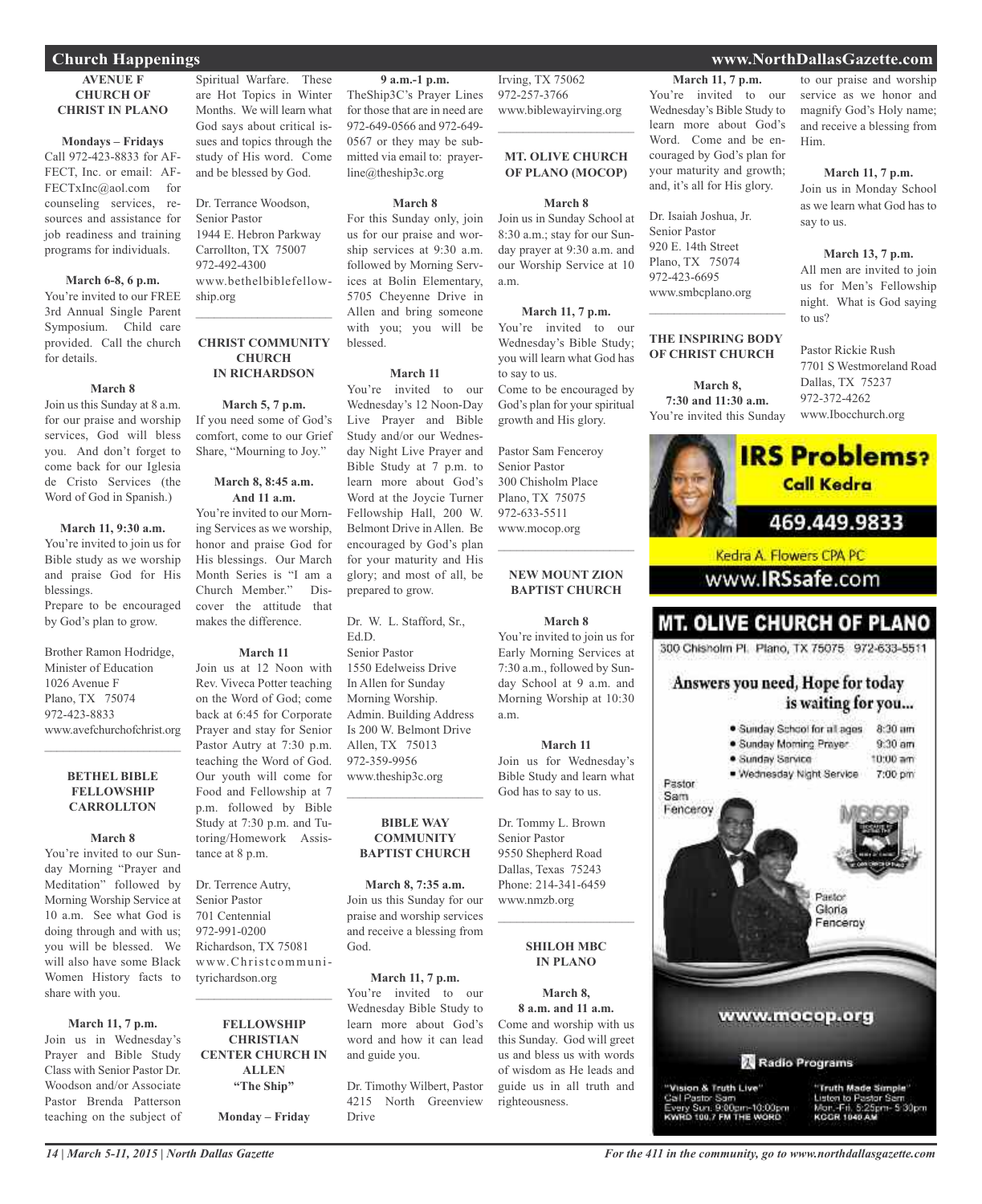# **'Weaving the stories of women's lives'**



*Send email to: businessoffice@ northdallasgazette.com to sign up for Sister Tarpley's weekly electronic newsletter.*

March is National Women's History Month. Every year the National Women's History Project selects a unifying theme to be shared with all who want to promote women's history.

This year's theme presents the opportunity to weave women's stories – individually and collectively – into the essential fabric of our nation's history.

To celebrate strong women who have made, or who are making a difference I will highlight facts about Black women and their contribution to mankind this month.

Throughout history, Black women have made contributions to our society. Unfortunately, most of the time, you will not find their stories in America's history books.

Accounts of the lives of individual Black women are critically important because they reveal exceptionally strong role models who share a more expansive vision of what a woman can do.

The stories of Black women's lives, and the choices they made, encourage girls and young women to think larger and bolder, and give Black boys and men a fuller understanding of the female experience.

Knowing Black women's achievements challenges stereotypes and upends social assumptions about who they are and what they can accomplish today.

There is real power in hearing Black women's stories, both personally and in a larger context. Remembering and recounting tales of our ancestors' talents, sacrifices, and commitments inspires today's generations and opens the way to the future.

**Delilah L. Beasley** - Historian and Newspaper Columnist; at her memorial service, which was a testament to her life-long crusade for justice, all attending stood and made the following pledge—"Every life casts it shadow , my life plus others make power to move the world. I, therefore pledge my life to the living work of brotherhood and material understanding between the races.

Beasley was the first Black woman to be regularly published in a major metropolitan newspaper and the first author to present the history of Blacks in early California.

Growing up in Ohio, Beasley started writing social columns for Black and White newspapers while still a teenager. After her parents' deaths, she sought a career path that would better support her younger siblings, working as a hairdresser, massage therapist, nurse, and maid for many years.

In 1910 she moved to

Oakland California where she immersed herself in the local Black community and again started writing articles in local newspapers.

In 1915 Beasley started writing a weekly column in the Oakland Tribune. Her articles protested the stereotypes contained in the movie "The Birth of a Nation." Through a column called "Activities among Negroes," she campaigned for Black dignity and rights.

She Highlighted activities of local churches, women's clubs, literary societies,

along with national politics, and achievements of Black men and women; her column aimed to give all readers a positive picture of the Black community and demonstrate the capabilities of Blacks.

Deeply interested in the history of Black Californians, Beasley trained herself in archival research and oral histories. In 1919 she selfpublished The Negro Trail-Blazers of California, this was a groundbreaking book chronicling the lives of hundreds of Black Californians from the pioneer period

through the early 20th century.

Her book included an unprecedented amount of Black women's history, focusing on the strong roles women played in their communities and featuring countless biographies of Black women leaders.

In the thirties, Beasley was the driving force behind the passage California's first anti-lynching bill. She continued her column and was active in the community until her death in 1934.



*Delilah Beasely*







Worship Times: 8 and 11 a.m. Sunday School: 9:45 a.m. Mid-week: Wednesday at 7:00 p.m. Youth Church: Every 3rd, 4th, and 5th Sunday at 10:45 a.m. AWANA: Wednesday at 6:30 p.m. Contact Information: 972-423-6695 www.smbcplano.org